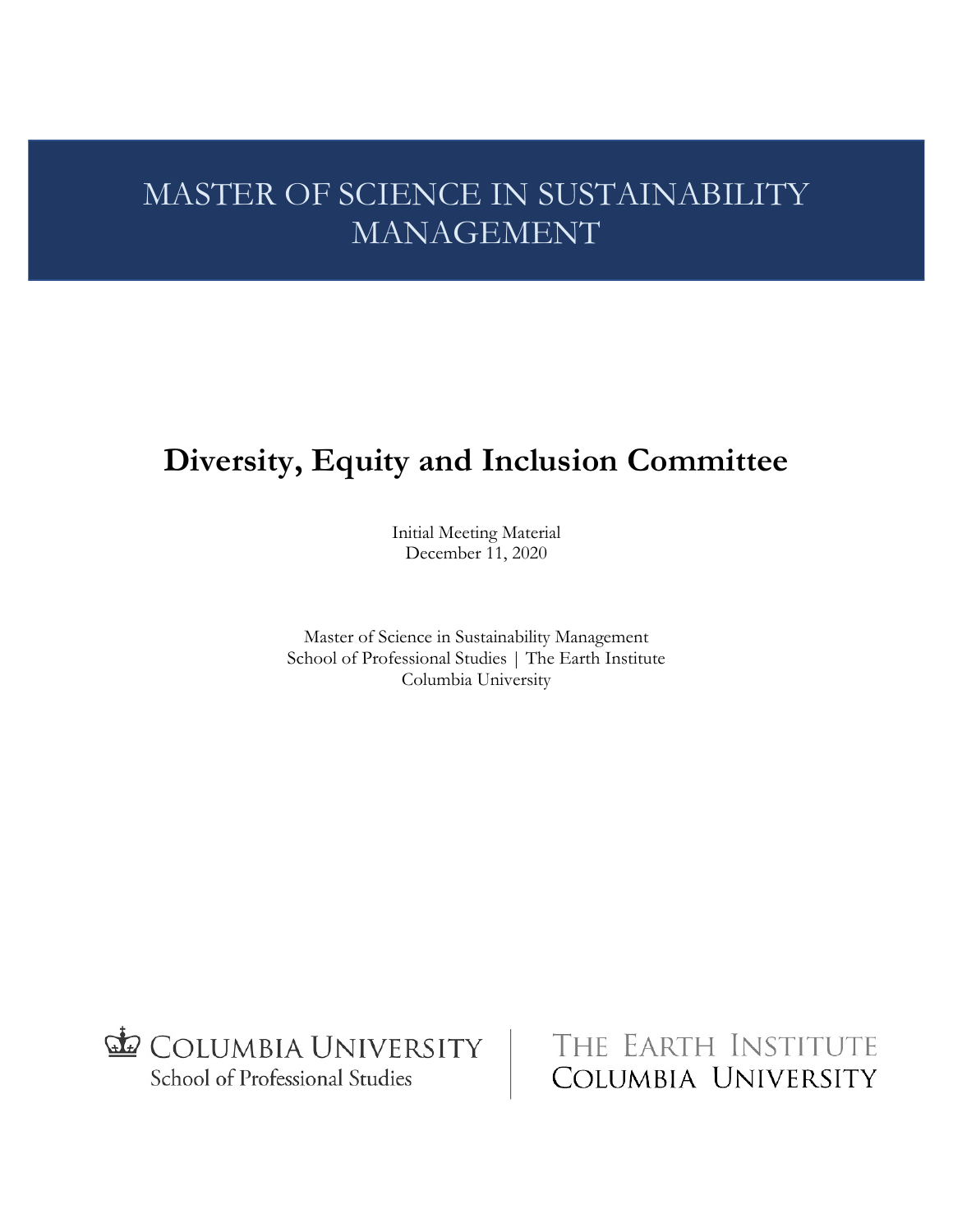## Table of Contents

- 1. About the Committee
	- a. Members
- 2. Agenda for Initial Meeting
- 3. List of Actions
- 4. Consultant Contract
- 5. Syllabus for new spring course: Building Resilience in 21st Century Detroit:

Roots and Remedies to Racial Injustice

- 6. Communications between Program Director and Students/Alumni
	- *a. Thursday, September 24, 2020: SUMASA shares petition with students and Alumni*
	- *b. Thursday, September 3, 2020: Letter from Dr. Cohen to Students/Alumni*
	- *c. Monday, August 31, 2020: Initial Letter from Students to SUMA Faculty*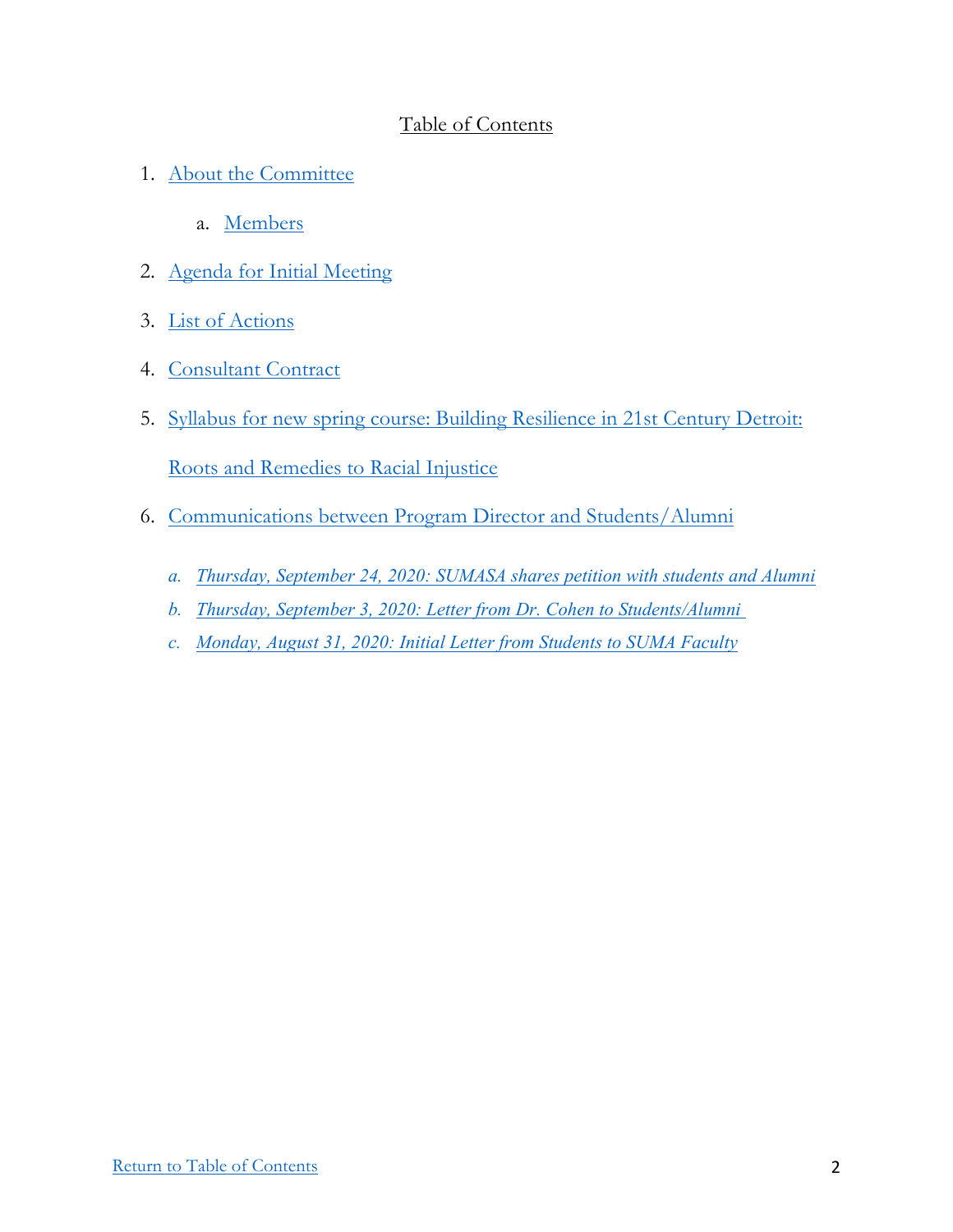## **About the Committee:**

The SUMA Diversity, Equity & Inclusion committee will oversee the anti-racism work of the MS in Sustainability Management program, provide accountability for the implementation of recommendations that emerge from committee discussions, and communicate periodically with students, alumni, and faculty on the program's progress.

The committee will determine how it functions and set its own agenda. The committee will comprise two members each from the faculty, student body, alumni, and staff. Students and alumni will solicit self-nominations from their peers, and they will select their respective committee representatives. Students will serve on the committee for the duration of the program. Alumni representatives will serve on the committee for terms of up to two years, but no less than one, in order to ensure continuity and sustained effort. The committee may occasionally invite others to meetings, who can provide expertise or valuable perspectives.

The faculty representatives may include the program director and another member selected through a self-nomination process. The staff representatives will be selected from among the program administrators.

The committee will convene on a quarterly basis, and it will be initially chaired by the Earth Institute's Director of Academic and Research Programs. The chair serves a one-year renewable term. The position of chair may rotate among committee members, if the committee so decides. The committee is to make decisions by consensus.

According to Scholtes and Streibel, "Consensus decision making is a search for the best decision through the exploration of the best of everyone's thinking. As more ideas are addressed and more problems are discussed, a synthesis of ideas takes place and the final decision is often better than any single idea presented at the beginning. Consensus does not mean: a unanimous vote, everyone getting what they want, everyone final comes around to the right opinion, reaching a compromise. Consensus means: everyone understands the decision and can explain why it's best; everyone can live with the decision." (The Team Handbook,  $3<sup>rd</sup>$  ed., p. 3-27).

## **Members:**

- Dr. Steve Cohen (Faculty)
- Kizzy Charles-Guzmán (Faculty)
- John Hodges (Current Student)
- Aditi Desai (Current Student)
- Rose Onwufor (Alumni)
- Shruti Deshpande (Alumni)
- George Sarrinikolaou (Staff)
- Mariví Perdomo Caba (Staff)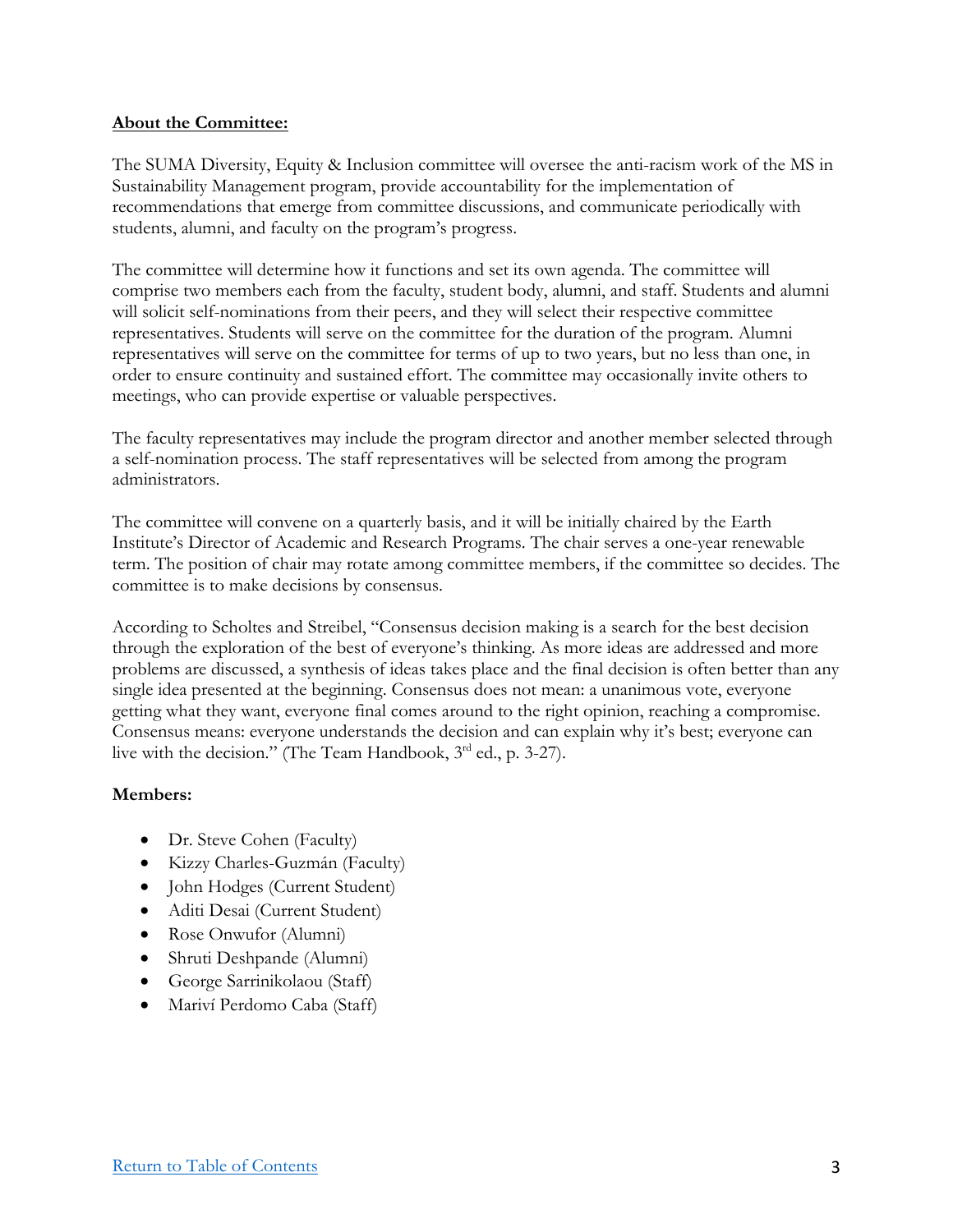## SUMA Diversity, Inclusion and Equity Committee Initial Meeting Agenda December 11, 2020 2:30 pm – 4:00 pm ET Zoom

| $2:30 \text{ pm} - 2:40 \text{ pm}$ | Introductions                                                    | All                              |
|-------------------------------------|------------------------------------------------------------------|----------------------------------|
| $2:40 \text{ pm} - 3:10 \text{ pm}$ | Purpose and Function                                             | George with Committee<br>Members |
| $3:10 \text{ pm} - 3:30 \text{ pm}$ | Review of actions to date, new<br>syllabus, consultant contract. | George                           |
| $3:30 \text{ pm} - 3:55 \text{ pm}$ | Brainstorming of actions for<br>the Spring semester              | All                              |
| $3:55$ pm $-4:00$ pm                | Next steps and Adjourn                                           | George                           |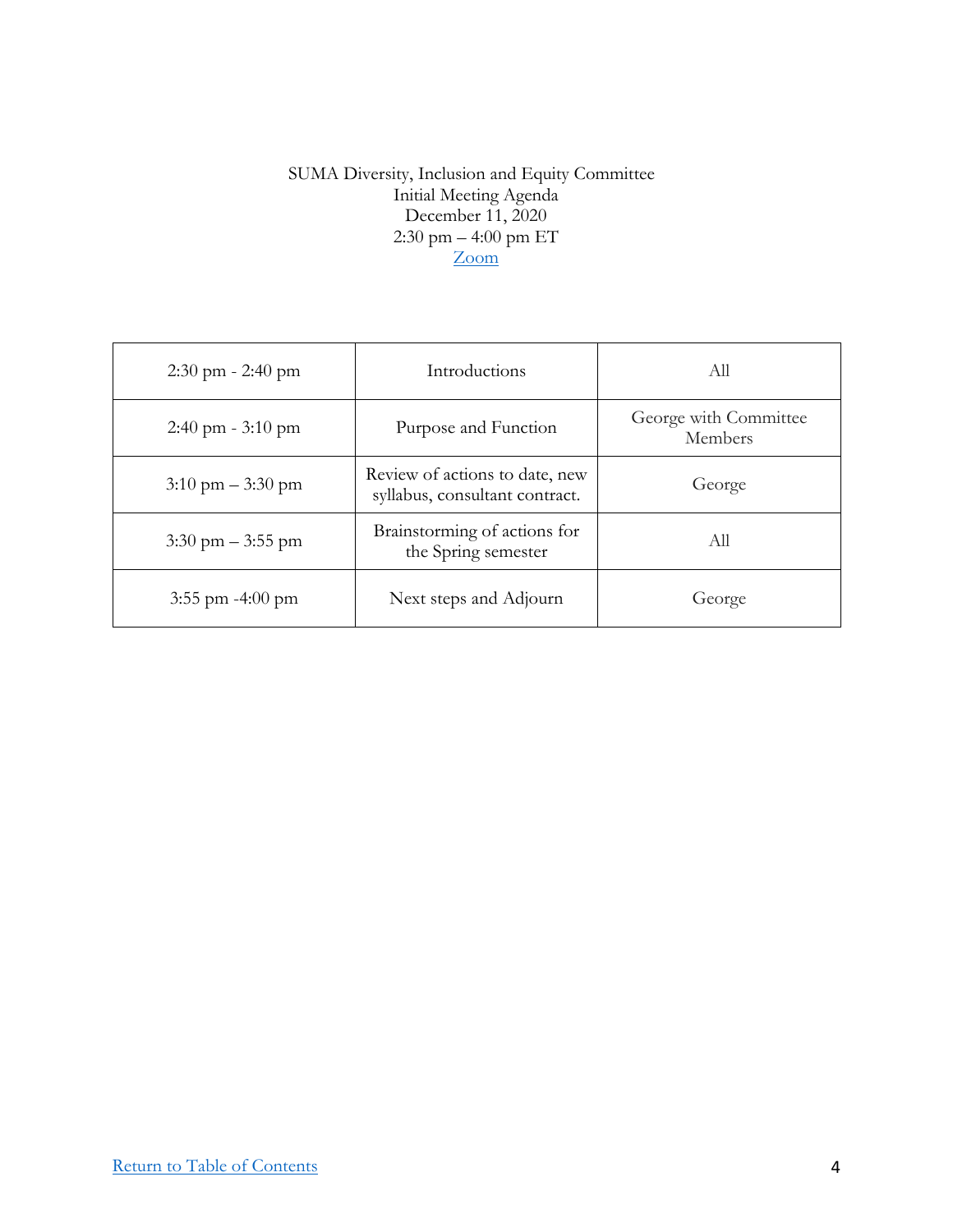# List of Actions

| Curriculum     |                      |                                                   |  |
|----------------|----------------------|---------------------------------------------------|--|
| Course         | Semester             | Updates                                           |  |
| Sustainability | <b>Fall 2020</b>     | The study of equity, including the strategy of    |  |
| Management     |                      | stakeholder engagement, has been incorporated     |  |
|                |                      | into all sections of the required Sustainability  |  |
|                |                      | Management course.                                |  |
| Workshop       | Spring 2021          | Workshop selection in the Spring may include      |  |
|                |                      | projects that pertain to anti-racism, but it will |  |
|                |                      | continue to be based on student preferences       |  |
|                |                      | and the faculty's ability to obtain projects that |  |
|                |                      | reflect students' interests.                      |  |
| Workshop       | Future topics        | We will seek to include projects that pertain to  |  |
|                |                      | equity and environmental justice.                 |  |
| New Elective   | Spring 2021          | Building Resilience in 21st Century Detroit:      |  |
|                |                      | Roots and Remedies to Racial Injustice            |  |
| All Courses    | Fall 2020 and beyond | We have encouraged faculty to incorporate         |  |
|                |                      | anti-racism/environmental justice into all        |  |
|                |                      | course materials when possible.                   |  |

| Co-Curricular          |                    |                |            |
|------------------------|--------------------|----------------|------------|
| Name                   | Date               | Number of SUMA | Honorarium |
|                        |                    | Students in    |            |
|                        |                    | attendance     |            |
| Building Resilience in |                    |                |            |
| 21st Century Detroit:  |                    |                |            |
| Roots and Remedies     | July 23, 2020      |                |            |
| to Racial Injustice,   |                    | 5              | \$2,000    |
| from Policing to       |                    |                |            |
| COVID-19 with          |                    |                |            |
| Donna Givens           |                    |                |            |
| Anti-Racism            | August 3, 2020     | $\overline{2}$ |            |
| Workshop               |                    |                |            |
| Intersectional         |                    |                |            |
| Environmentalism       | September 23, 2020 | 25             | \$2,000    |
| with Leah Thomas       |                    |                |            |
| Sustainability Space   |                    |                |            |
| Series: A Conversation | September 29       | <b>TBD</b>     | <b>TBD</b> |
| About Equity in        |                    |                |            |
| Baltimore              |                    |                |            |
| Anti-Racism Monthly    | September 18,      | $6 - 10$       | \$2,000    |
| Training               | October 16,        |                |            |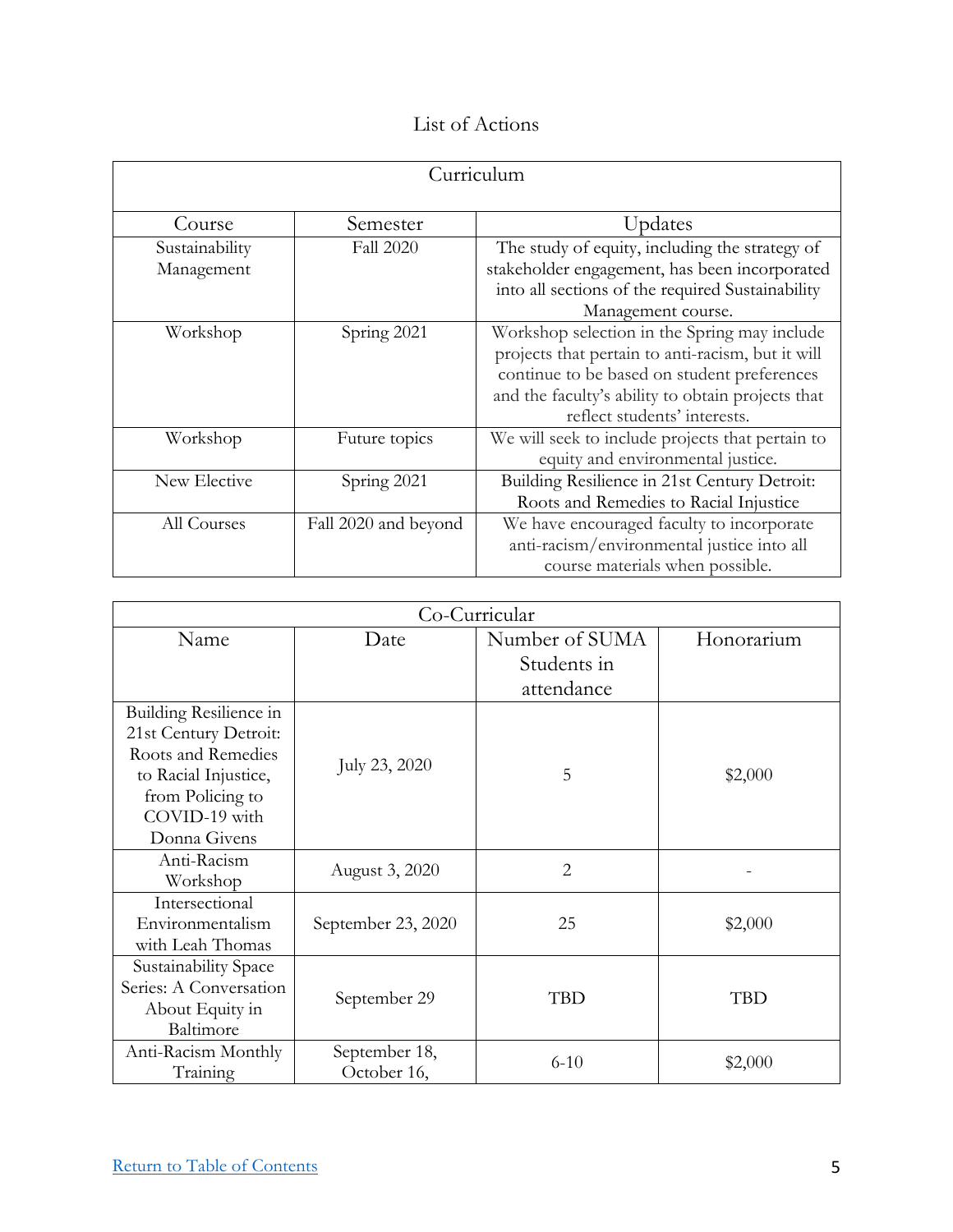|                                                                                                                                         | November 20, and<br>January 15 |   |         |
|-----------------------------------------------------------------------------------------------------------------------------------------|--------------------------------|---|---------|
| We Act Skill Seminar<br>on Environmental<br>Justice and Activism                                                                        | October 24, 2020               | 6 | \$1,500 |
| Stopping the Atlantic<br>Coast Pipeline:<br>Lessons Learned from<br>Indigenous and<br>Environmental Justice<br>Advocate Donna<br>Chavis | November 13, 2020              | 9 | \$500   |

| Faculty/Student/Staff Diversity |                                                                                                   |                                                                                                                                                                                                                                                                                             |
|---------------------------------|---------------------------------------------------------------------------------------------------|---------------------------------------------------------------------------------------------------------------------------------------------------------------------------------------------------------------------------------------------------------------------------------------------|
| Committee                       | Diversity, Inclusion,<br>and Equity                                                               | Creation of a Permanent Committee                                                                                                                                                                                                                                                           |
| Recruitment                     | Expanded traditional<br>efforts to include the<br>intentional<br>recruitment of BIPOC<br>Students | Postering, advertising, social media, and emails.                                                                                                                                                                                                                                           |
| Recruitment                     | LinkedIn                                                                                          | Creation of educational layers on LinkedIn ads<br>that specifically target HBCUs and MSIs.<br>In conjunction with SPS, we now offer HBCU<br>fellowships for the SUMA and Science<br>programs.<br>Outreach for info sessions has been geared<br>towards staff and faculty at HBCUs and MSIs. |
| Research                        | NSF Grant                                                                                         | Agreed to collaborate in Dr. Robin Bell's<br>proposal BRIDGE: Broadening Recruitment,<br>Inclusivity and Diversity in Graduate Education<br>in Climate Science and Sustainability, if selected<br>for funding by the NSF.                                                                   |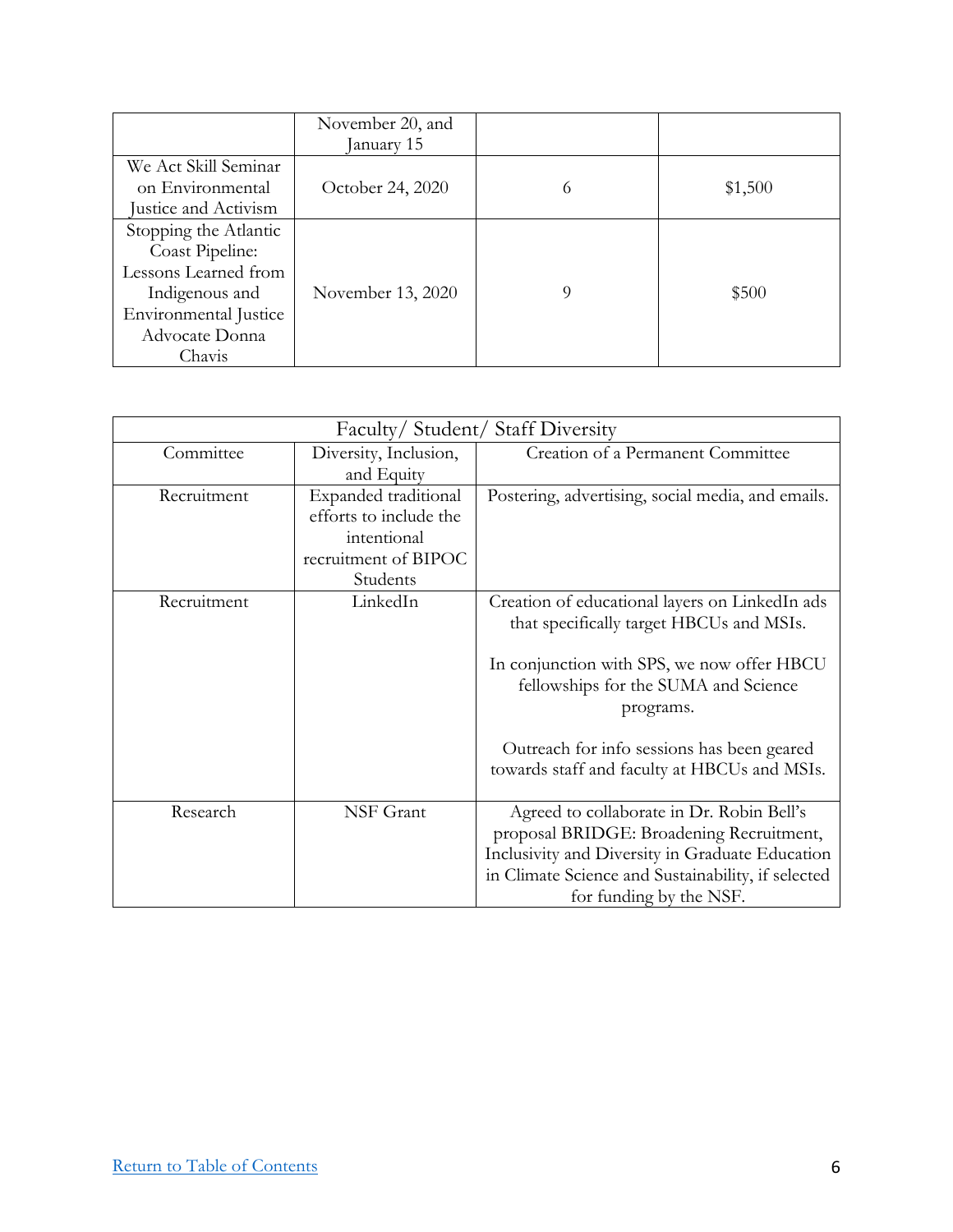## Consultant Contract

#### **ATTACHMENT 1 SCOPE OF WORK (SOW)**

Department or School Name: M.S. in Sustainability Management (Earth Institute/ SPS)

*PI or Project Name: DE&I Audit- MS in Sustainability Management* 

Project Start Date: 12.14.20

Project End Date: 6.1.21

ARC Requisition  $#$ :

Supplier Name: IERE Strategies, LLC

*\*Note: Project dates should not begin prior to the issuance of an official University Purchase Order. Explain any different schedule in the description below.*

Describe the work to be performed by the Supplier, with project goals, objectives, and any related phases.

**M.S. in Sustainability Management**

This flexible program prepares students for management careers that place an emphasis on strategic and financial analysis. The curriculum emphasizes the physical dimensions of sustainability (e.g., water, energy, greenhouse gas emissions, environmental infrastructure), general and financial management, economics, quantitative analysis, and policy so that students can thrive in the job market.

Number of current students: 254 Number of faculty: 56 Number of alumni: 930 Number of required courses: 2 (total of 46 unique courses)

The aim of this work is to gather as much DE&I-relevant data as possible so as to determine patterns and themes related to the climate within the **M.S. in Sustainability Management** by conducting surveys, focus groups/interviews, curricular analysis, classroom observations, human resource policy analysis, and any other useful/relevant data sets that clients have gathered on their own. Detail below:

- SURVEY: Conducting an anonymous survey that will be distributed to all current students, faculty, alumni, and staff. Each constituent group will receive their own survey. Both the quantitative and qualitative data from the surveys will be analyzed for patterns/themes, and significance. This survey will be created and deployed by IERE. M.S in Sustainability Management (MSSM) will help facilitate contact with the various groups, and will encourage participation.
- FOCUS GROUPS/INTERVIEWS: The survey will feature an option for respondents to register personal contact information if they wish to participate in confidential focus groups and/or interviews. The total number of groups/interviews will be determined by the number of persons who register interest on the survey. Focus

CU SOW – rev.1/2017

1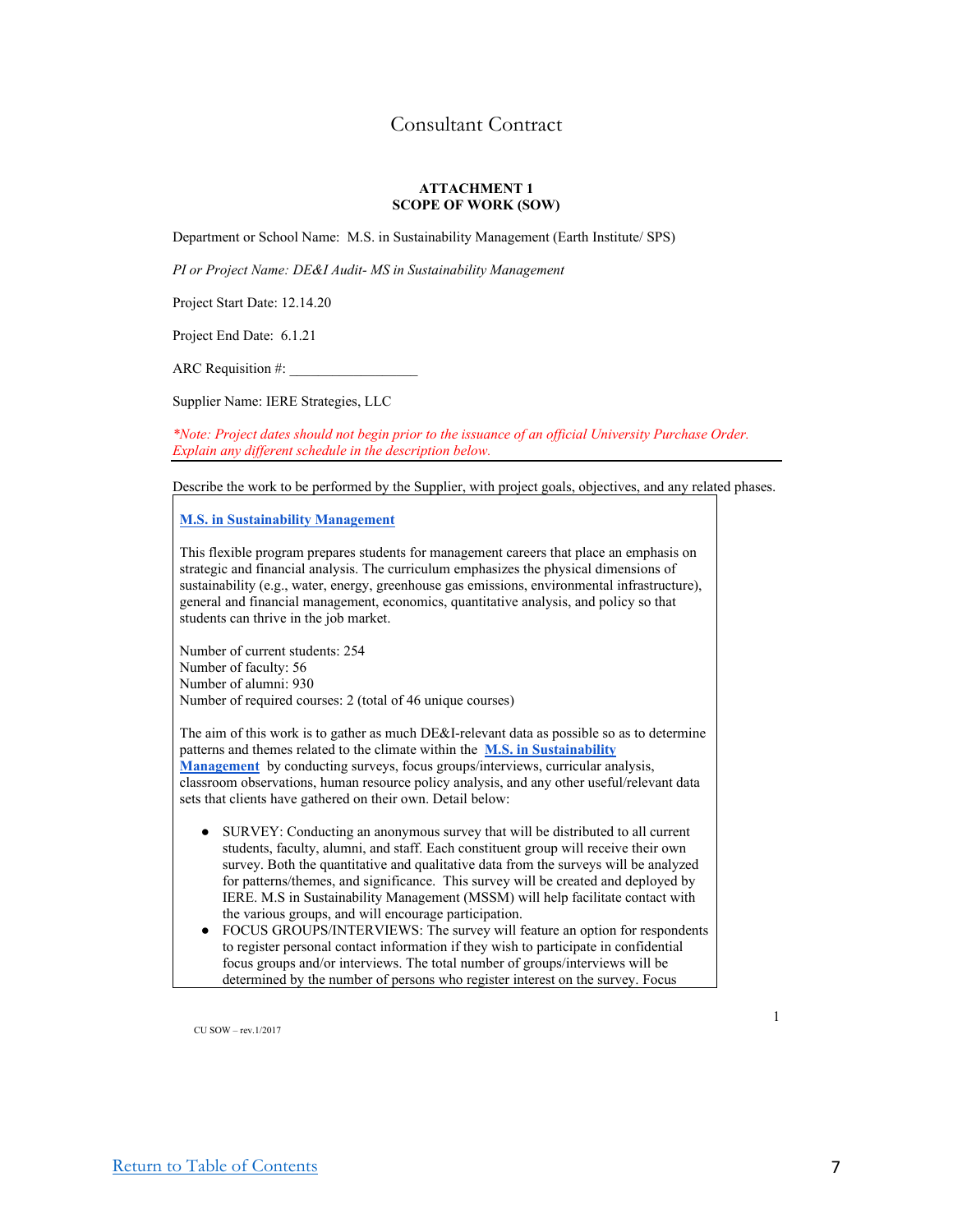groups and interviews will be conducted and recorded (via zoom) and analyzed by IERE. The transcription will be completed by a reputable firm.

- SYLLABI: Curricular analysis: IERE will analyze all 2 syllabi from the MS in Sustainability Management Program (MSSM)
- HR POLICIES: Human resources policies: Most faculty seem to be adjunct; IERE will examine the process of identifying/hiring adjunct and their onboarding processes. Questions related to HR policies will be asked in the survey. IERE will interview staff who are directly involved with hiring and onboarding of adjunct.
- OBSERVATIONS: Analysis of recorded class instruction: Since all class instruction is recorded, IERE will analyze some of these for the required courses. IERE will need recordings for two consecutive class sessions per selected course. MSSM will obtain these recordings and provide them to IERE.
- MISCELLANEOUS: IERE will collect any reports on DE&I that MSSM and/or EI have created on their own prior to this audit. IERE will meet with the DE&I teams within MSSM during and after the data collection.

Report to be generated on findings and recommendations after this analysis.

Describe key deliverables/expectations/milestones to be furnished by Supplier (i.e. reports, data, website, applications, executive candidates, completed services, and timeframes/milestones, etc.)

1) Progress report 1: surveys concluded, start of interviews. Progress report submitted to MSSM with invoice #1

2) Progress report 2: Conclusion of focus groups, interviews, and classroom observations. Progress report submitted to MSSM with invoice #2

3) Final report: When the project is completed. Final reports with recommendations submitted to MSSM with invoice #3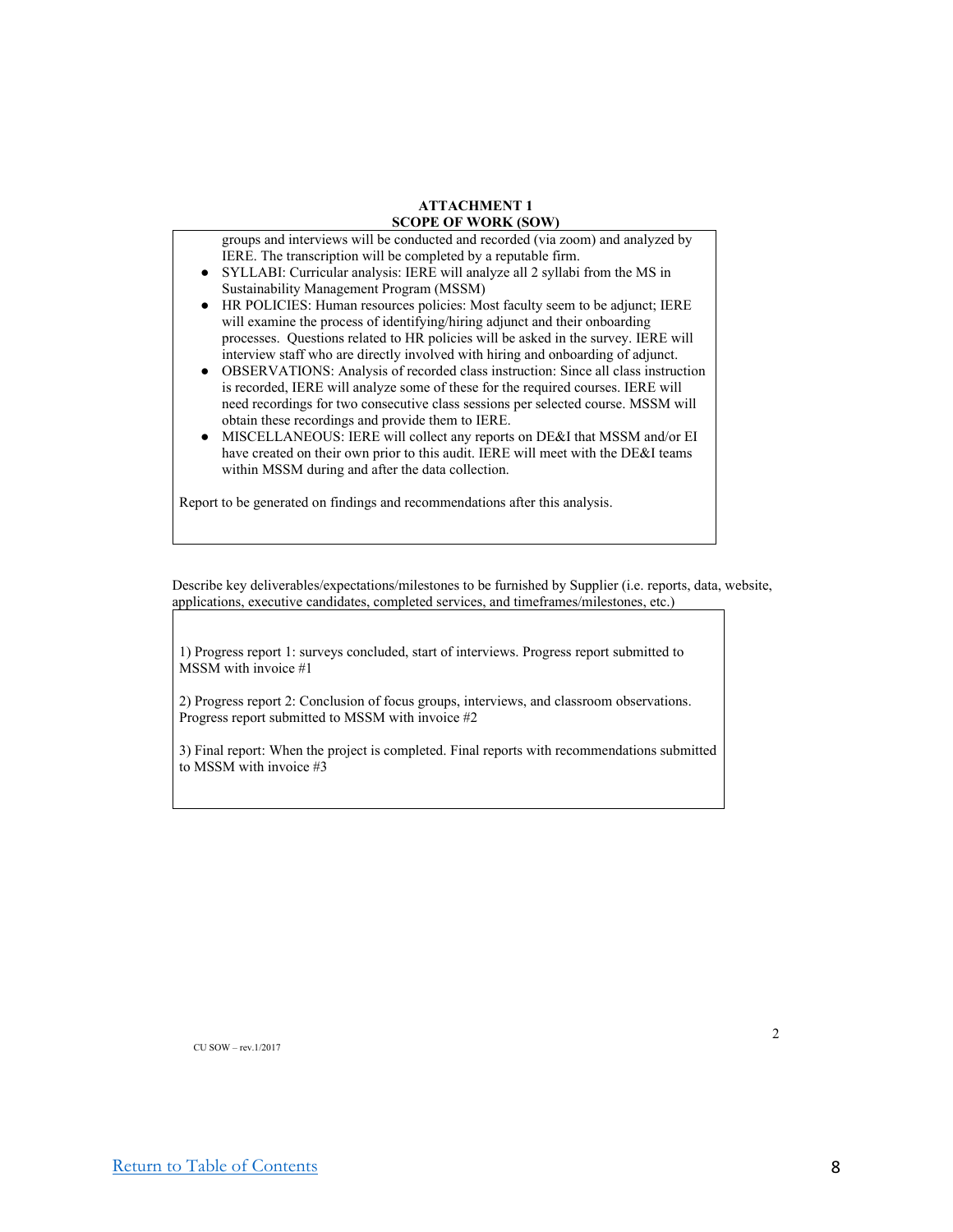Indicate Columbia resources required to complete the Scope of Work (i.e. systems access, equipment, workspace, staff, etc.)

None.

What is the final product provided by the Service Provider (i.e. training, web design, research, software coding, programming, photography, videography, marketing, graphic design, etc.)?

Final report with recommendations.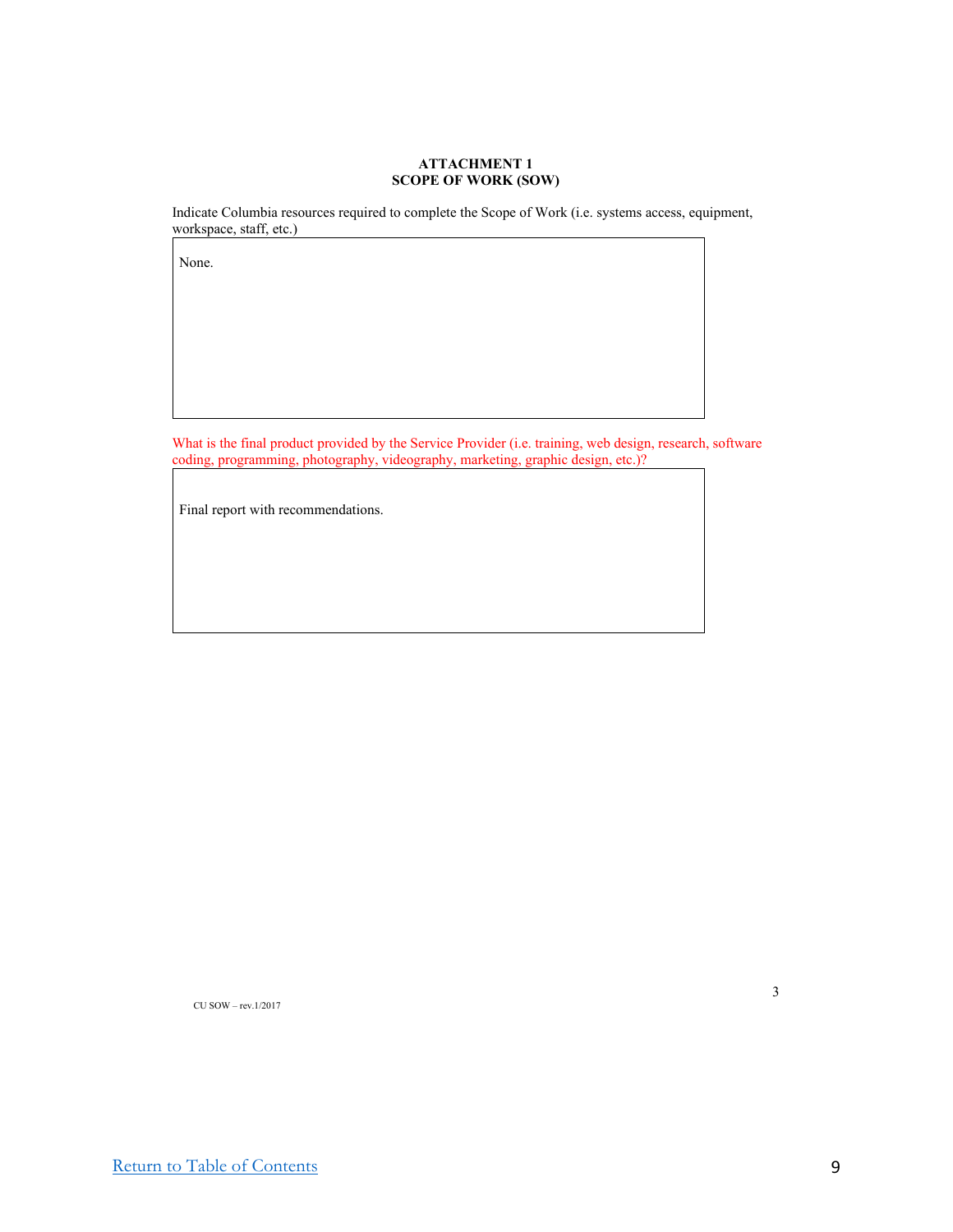#### **Payment Terms**

In full monetary consideration for the performance of this SOW by the Service Provider hereunder, the University shall reimburse the Service Provider in an amount **not to exceed** \$**14,825**\_\_\_\_\_\_\_\_\_\_\_\_, which is based on *(select one below)*:

 $\Box$  A fixed fee including all costs; or □ A rate of \$\_\_\_\_\_\_\_\_\_per \_\_\_\_\_\_\_\_ (i.e. hour/day/month, etc.) for such units of time as the Service Provider actually performs services as called for by this SOW; or A milestone rate schedule as specified in an addendum to the Agreement; or  $\Box$  A percentage rate schedule specified as follows:  $\Box$  The attached detailed payment schedule as agreed by the Parties

**Note**: The total consideration provided in this SOW includes any and all related expenses, including travel, transportation and subsistence expense, which shall be reimbursed to the Service Provider in accordance with the reimbursement practices of the University; or as otherwise specified in an addendum to this Agreement.

| "Service Provider"            | Columbia University Department/School<br>(Business Owner) |  |
|-------------------------------|-----------------------------------------------------------|--|
| Sign:                         | Sign: <i>Lungis Louisib, Low</i>                          |  |
| Name: Hakim Williams c/o IERE | Name: George Sarrinikolaou                                |  |
| Title: Co-Principal, IERE     | Director, OARP<br>Title:                                  |  |
| Date: 11.24.20                | 12.1.20<br>Date:                                          |  |

**NOTE**: *This SOW is governed either by the Terms and Conditions as set forth in the attached Agreement between the parties or, if no such formal Agreement has been agreed upon by the parties, by the terms and conditions of the Columbia University Purchase Order (http://finance.columbia.edu/files/gateway/forms/Purchase%20Order%20Terms%20and%20Conditions%*

*20080115.pdf).*

*Please attach any additional information or supplier proposal to best qualify the Scope of Work with specific details for this engagement.*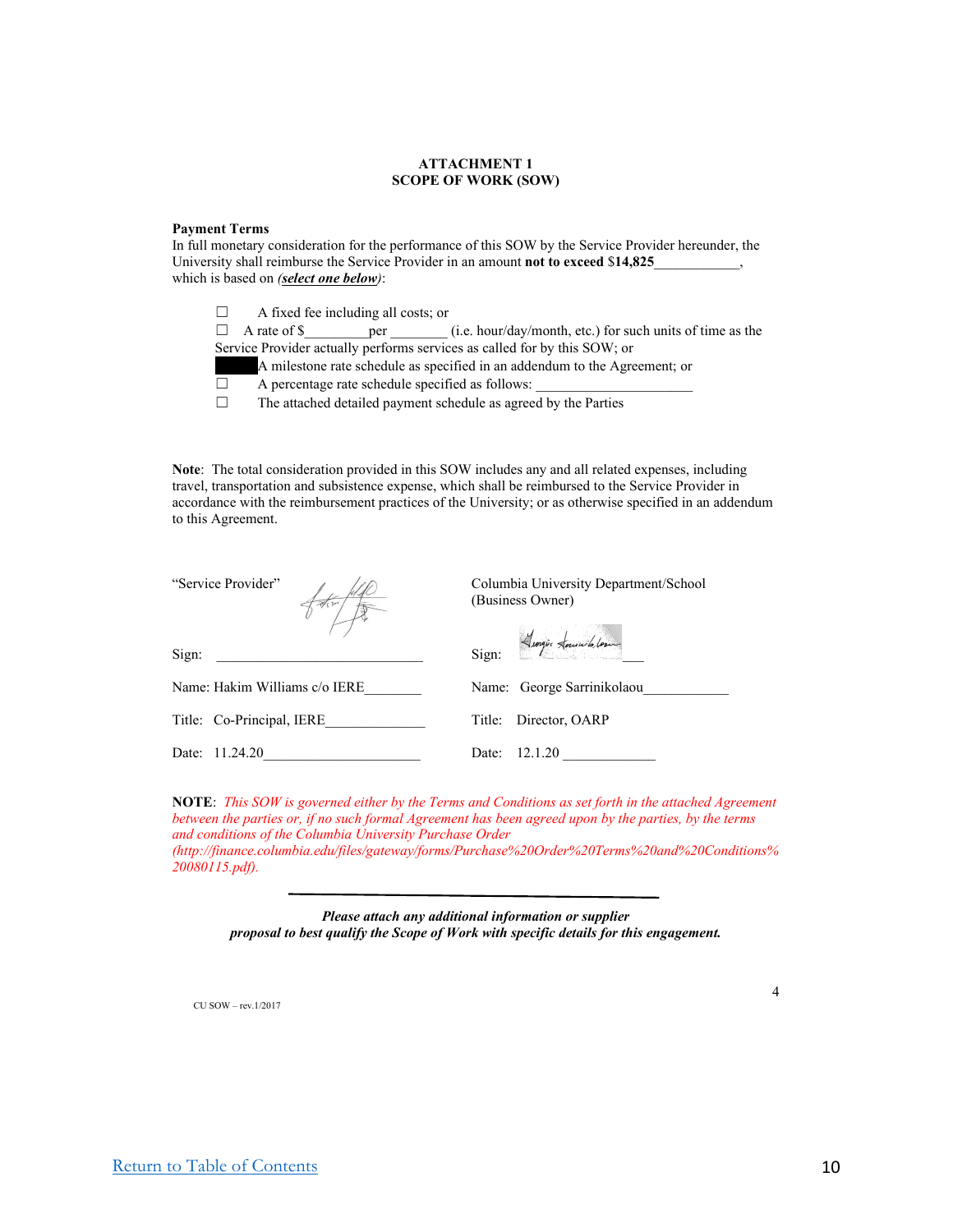#### *ADDENDUM*

Payment will be made as outlined below:

Invoice #1, progress report #1, \$4,941

Invoice #2, progress report #2, \$4,941

Invoice #3, final report at completion of project, \$4,943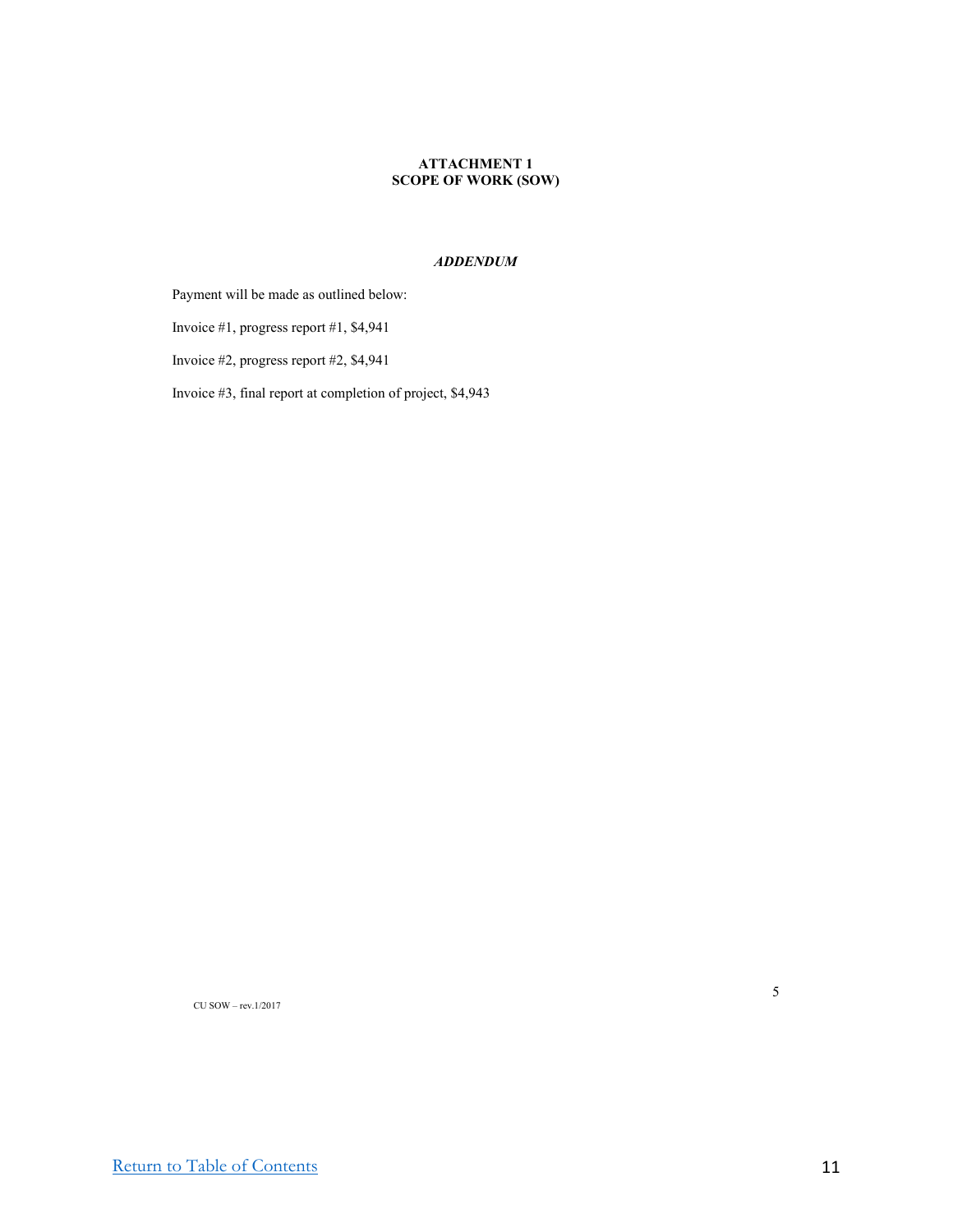Syllabus: Building Resilience in 21st Century Detroit: Roots and Remedies to Racial Injustice

## **Building Resilience in 21st Century Detroit: Roots and Remedies to Racial Injustice Online via Zoom. Wednesdays, 6:10 p.m.–8:00 p.m. ET 3 credits**

**Instructor:** Donna Givens Davidson, dgivens@ecn-detroit.org **Office Hours:** Scheduled, as needed in  $\frac{1}{2}$  hour increments via Zoom. **Response Policy:** Please contact me by email at dg3211@columbia.edu and I will respond within 24 hours during the workweek.

## **Course Overview**

Detroit is well-recognized as the Blackest big city in America within one of the most segregated metropolitan areas. At one point in the  $20<sup>th</sup>$  Century, Detroit was home to the largest Black middle class, the highest percentage of Black homeowners, and one of the most powerful Black political machines in the nation. This pre-eminence collapsed over the span of the past 40 years, under the weight of racist public policy, public and private malfeasance, financial disinvestment, and the temporary usurpation of Black political power. In an effort to better understand current conflicts between Black citizens and their government, this class will examine the role of race in public policy formation, institutional systems, and government.

Detroit's racial inequality is rooted in a protracted and uninterrupted history of racist laws, policies, and practices that deny full citizenship to Black Detroiters, undermine Democracy, and position the city as a poor colony within a thriving metropolis. Racism has disfigured the social, physical and economic landscape of Detroit to produce profound levels of neglect, abuse, and exploitation of its residents, resulting in wealth extraction, housing insecurity, healthy food and water scarcity, educational malpractice, and environmental destruction, all within the framework of wealth attraction, tax incentives, subsidized growth and capital accumulation in the greater downtown.

Through this course, we will examine the thesis that sustainability and racism cannot co-exist; that sustainability is rooted in inclusive social wellbeing now and in future generations, whereas racism is rooted in hoarding of power and resources for one dominant group. This hoarding of resources for a favored population impairs preservation for future generations. Furthermore, environmental racism disconnects the consequences of environmental destruction from its beneficiaries and therefore interferes with feedback loops that are needed for course correction. Detroit serves as an American example of longstanding racist public policy, resulting in massive depopulation,

blight, abandonment, and concentration of risks that cannot and will not be fixed through neo-liberal redevelopment strategies that ignore its racist past and the racist underpinnings of public policy. We will explore grass-roots efforts to address root causes, community development efforts to build sustainable communities, and alternative approaches to restructuring local economies.

Students will learn advocacy, management, and political tools and strategies for pursuing sustainability in a place fraught with racism:

- Community organizing
- Coalition Building
- Stakeholder engagement
- Resident-Driven Planning
- Community benefits agreements and
- Models for Alternative Economic Development

#### **Learning Objectives**

- L1. Evaluate how racist laws, policies and practices undercut urban sustainability and the role of citizenship in building sustainable systems.
- L2. Examine the evolution of Black power in 20<sup>th</sup> Century Detroit and how this power has been harnessed and sustained over time, through social, civic, economic and political institutions to strengthen community resilience.
- L3. Describe evolving patterns of white resistance to racial inclusion and social equity and correlate this resistance to specific sustainability impacts.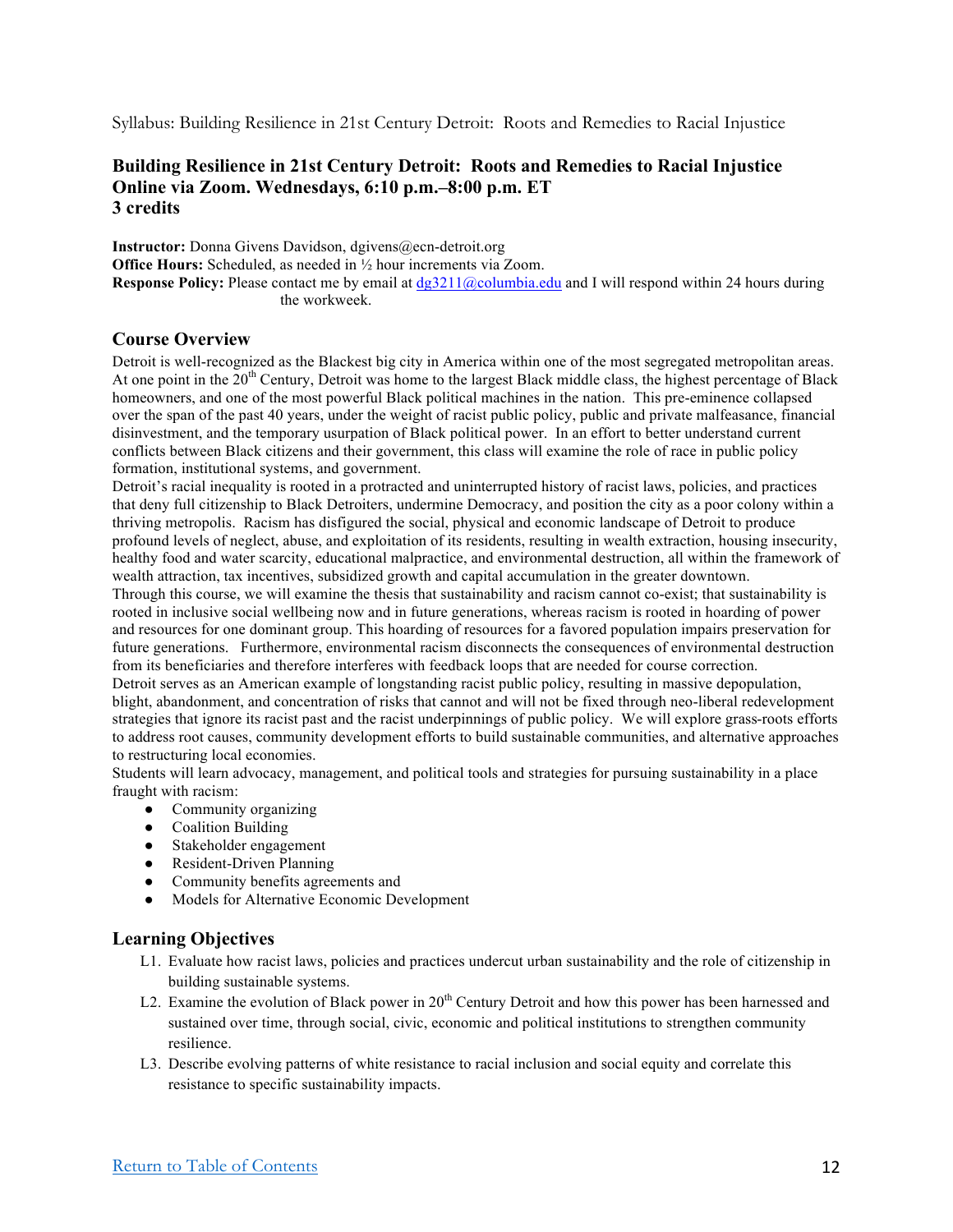- L4. Compare and contrast competing narratives of the new Detroit and power relationships between key Detroit stakeholders and leaders.
- L5. Design strategies for building resident equity and formulate an equity initiative to address specific sustainability issues.

## **Readings**

### **Required:**

Bates, B. T. (2012). Chapters 1-5. In *Making of Black Detroit in the age of Henry Ford* (pp. 15-67). Chapel Hill, NC: University Of North Carolina Press (129 Pages)

Barreto, A. A., & Lozano, K. (2017). Hierarchies of belonging: Intersecting race, ethnicity, and territoriality in the construction of US citizenship. Citizenship Studies, 21(8), 999-1014. doi:10.1080/13621025.2017.1361906 (15 pages)

Darden, J. T., & Thomas, R. W. (2013). Historical causes and consequences of the 1967 civil disorder white racism, Black rebellion, and changing race relations in the post–civil disorder era. In *Detroit Race Riots, Racial Conflicts, and Efforts to Bridge the Racial Divide*, (pp. 1-135). East Lansing, MI: Michigan State University Press (135 pages)

Peck, J., & Whiteside, H. (2016). Financializing Detroit. *Economic Geography, 92*(3). doi:10.1080/00130095.2015.1116369 (29 pages)

Atuahene, B. (2020). Predatory Cities. *California Law Review, 108*(1), 107-182 (75 pages)

McDonald, K. (Director). (2014, September 24). How Detroit has streamlined its fight against blight [Video file]. In *PBS Newshour*. Available from www.youtube.com/watch?v=43ldAQhjkdY (9 minutes)

Stafford, K., & Tanner, K. (2020). Children were at risk so Detroit promised to halt demolitions. But that didn't happen. Retrieved from https://www.freep.com/in-depth/news/investigations/2020/10/16/detroit-demolitionsstopped-neighborhoods-lead/5975230002/ (22 pages)

Stafford, K. (2019, November 08). Detroit demolition program mismanaged, riddled with problems, auditor says. Retrieved from https://www.freep.com/story/news/local/michigan/detroit/2019/11/08/detroit-demolition-auditorgeneral-report/2522761001/ (5 pages)

White, M. M. (2011) Environmental reviews & case studies: D-Town farm: African American resistance to food insecurity and the transformation of Detroit. *Environmental Practice, 13*(4), pp. 406–417., doi:10.1017/s1466046611000408 (11 pages)

Taylor, D. E., & Ard, K. J. (2015). Food availability and the food desert frame in Detroit: An Overview of the City's Food System. *Environmental Practice, 17*(2), 102–133, doi:10.1017/s1466046614000544 (31 pages).

Poething, E. C., Schilling, J., Goodman L., Bai, B., Gaster, J. Pendall, R., & Fazilli, S. (2017). The Detroit housing market: Challenges and innovations for a path forward**.** *Urban Institute* (66 pages)

Clark, C. (2020). Race, austerity and water justice in the United States. *Water Politics: Governance, Justice, and the Right to Water*, by Farhana Sultana and Alex Loftus, Routledge, an Imprint of the Taylor & Francis Group, 2020, pp. 175–185. (10 pages)

Rector, J. J. (2017). Accumulating risk: Environmental justice and the history of capitalism in Detroit, 1880-2015. *Wayne State University Dissertations* (45 pages)

Meerow, S., & Newell, J. P. (2016). Spatial planning for multifunctional green infrastructure: Growing resilience in Detroit. *Landscape and Urban Planning, 159*(29), 62–75, doi:10.1016/j.landurbplan.2016.10.005 (13 pages)

Gould, K. A., & Lewis, T. L. (2017). Making urban greening sustainable. In *Green Gentrification: Urban Sustainability and the Struggle for Environmental Justice* (pp. 151-172). Routledge (21 pages)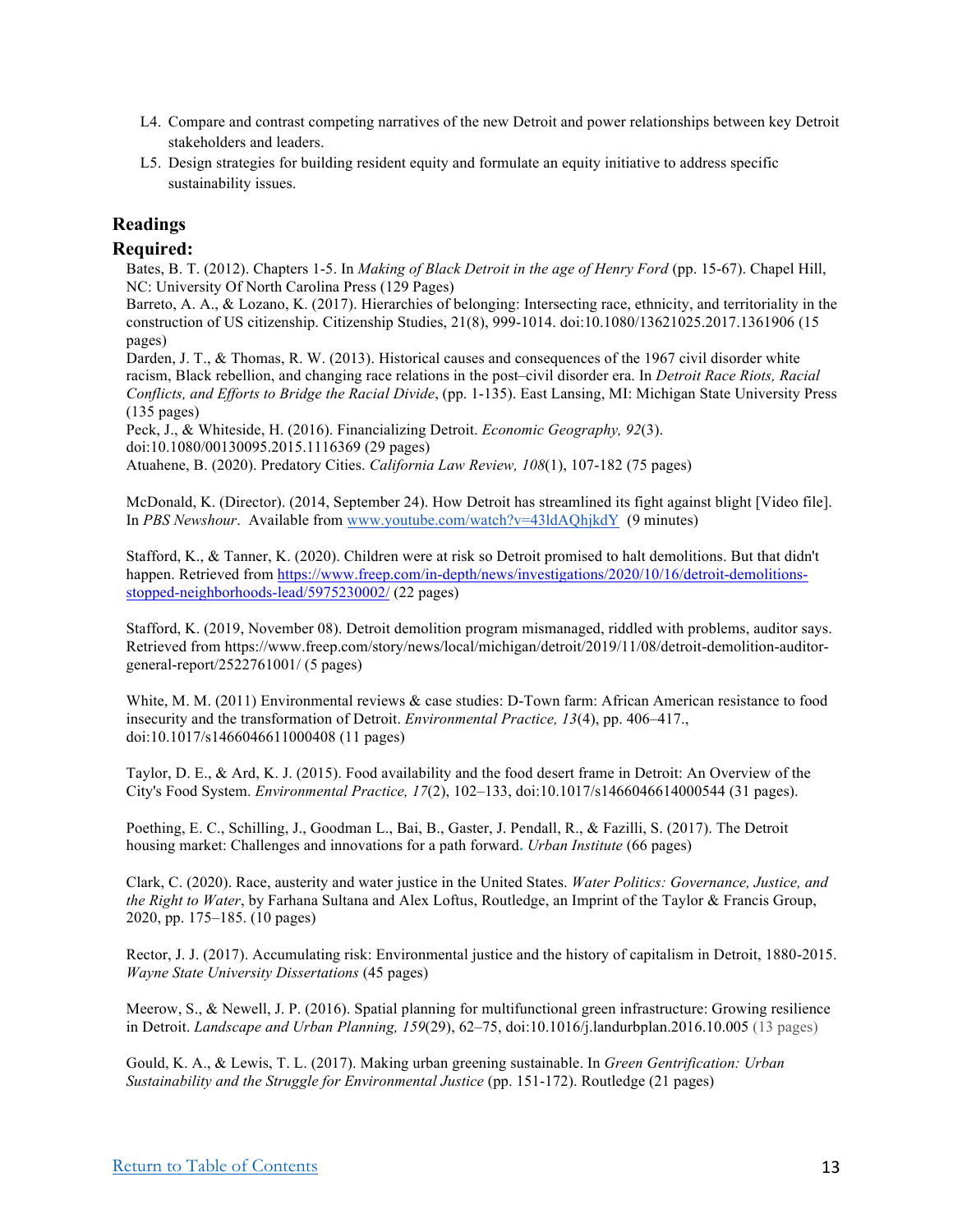Niekerk, A. J. (2020). Inclusive economic sustainability: SDGs and global inequality. *Sustainability, 12*(13), 5427. doi:10.3390/su12135427 (17 pages)

#### **Suggested:**

Cassells, H., & Levy, K. (Directors). (2015). *A people's history of Detroit* [Video file]. Available from www.youtube.com/watch?v=qcAvvr6yYjM (69 minutes viewing)

Carmichael, S., Hamilton, C. V., & Ture, K. (1992). White power: The colonial situation. In *Black power: The politics of liberation in America* (pp. 2-32). Vintage Books (30 pages) O'Grady, S. K. (Director). (2016). *Land Grab* [Video file]. Atlas Industries. Retrieved from https://www.amazon.com/Land-Grab-John-Hantz/dp/B07FYJ77NP (75 minutes)

## **Resources**

#### *Columbia University Information Technology*

Columbia University Information Technology (CUIT) provides Columbia University students, faculty, and staff with central computing and communications services. Students, faculty, and staff may access University-provided discounted software downloads (https://columbiait.onthehub.com/).

#### *Columbia University Library*

Columbia's extensive library system ranks in the top five academic libraries in the nation, with many of its services and resources available online: https://library.columbia.edu/.

#### *SPS Academic Resources*

The Office of Student Affairs provides students with academic counseling and support services such as online tutoring and career coaching: http://sps.columbia.edu/student-life-and-alumni-relations/academic-resources.

## **Course Requirements (Assignments)**

- 1. **Participation in 8 online discussions – 40% (Individual grade - L1, L2, L3, L4).** This will include posting 250 to 300 word Canvas discussion posts in direct response to detailed questions and response and engagement with at least two other student responses. Posts will be evaluated based on critical thinking and analysis, application and synthesis of lecture/discussion and reading topics, as well as thoughtful consideration and responsiveness to posts by other students. Each post counts for 5% of the grade.
- 2. **Completion of three essays, evaluating problems described in case studies – 30% (Individual grade - L4, L5).** Students will be asked to assess issues of citizenship and justice, sustainability impacts, and power relationships between primary actors. Minimum of 1,000 words, double spaced. Essays will be evaluated based on writing mechanics, organization of information, evidence of case analysis, synthesis of lecture/discussion and reading content, and personal reflections demonstrating awareness and sensitivity to competing narratives about Detroit and its residents.
- 3. **Final project, proposing a policy change, program, or initiative that addresses a sustainability issue relevant to Detroit residents – 30% (Group grade - L5).** Students will select from one of the following sustainability management program areas: stormwater management, air quality, water access, renewable energy, or food systems and work in small groups to propose an intervention that will be presented as a group. Each student will summarize their proposal in a written document, of between 4,500 to 5,000 words. Proposals will include the following elements:
	- a. Description of need, using available quantitative and qualitative data
	- b. Discussion of race equity concerns
	- c. Power analysis between primary stakeholders
	- d. Brief historical description,
	- e. Type(s) of intervention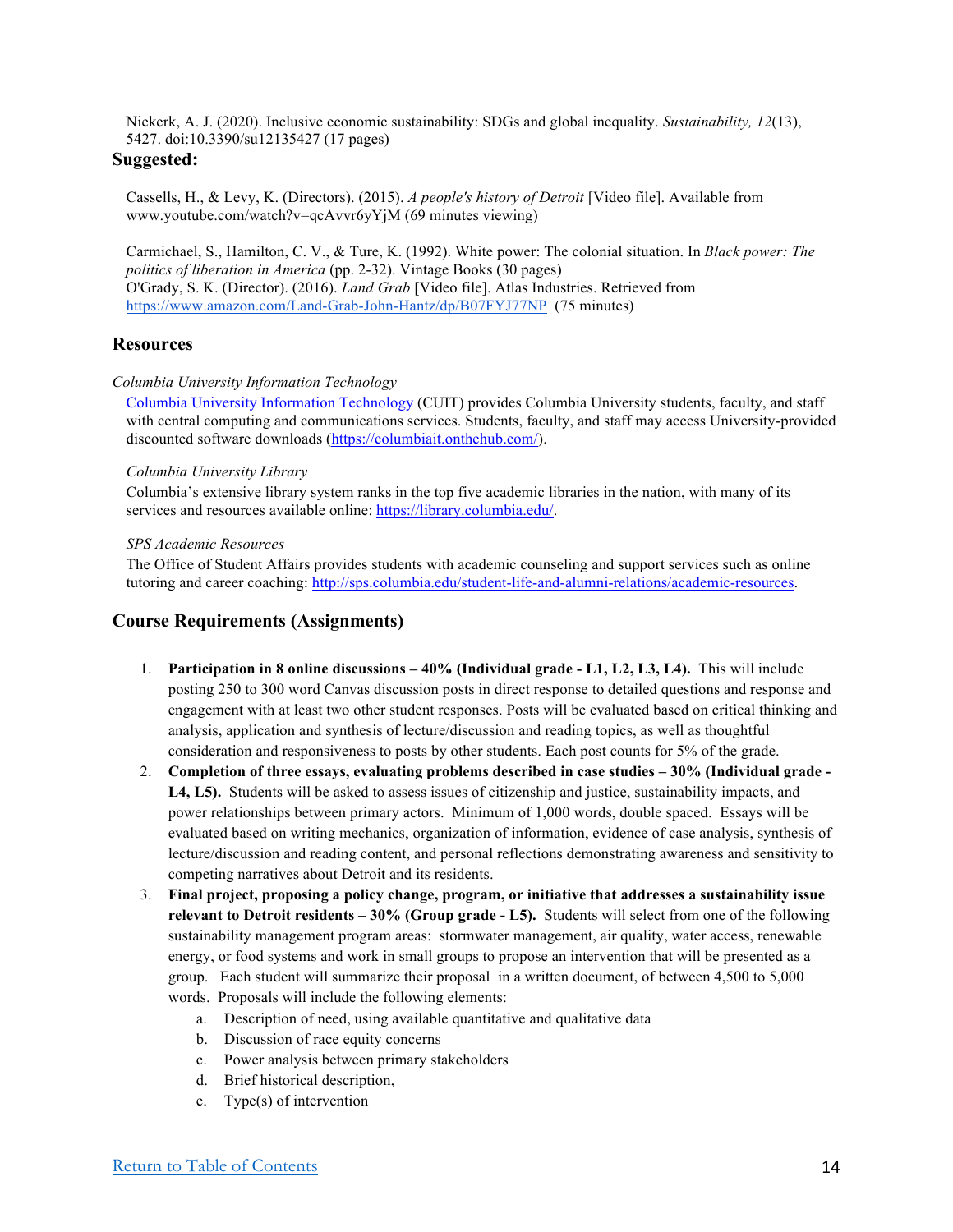- i. Direct Action
- ii. Community Organizing
- iii. Political Action
- iv. Research
- v. Community Development
- vi. Other
- f. Program Objectives
- g. Expected Outcomes
- h. Resource Requirements

Final projects will be evaluated for the group based on quality of group presentation which will comprise ⅓ of the final grade. Written responses will be evaluated based on responsiveness to outlined elements, writing mechanics, organization of information, as well as presentation of information using graphs, charts, and other tools, as appropriate. Projects should reflect analysis of racist policy and practices and correlation between these policies and practices to current sustainability issues. Proposals will be assessed based on clarity of goals and objectives, originality, fit within Detroit context, feasibility, and differentiation from existing programs/initiatives.

## **Evaluation/Grading**

The final grade will be calculated as described below:

| Grade                   | Percentage      |
|-------------------------|-----------------|
| $A+$                    | 98-100 %        |
| $\mathbf A$             | 93-97.9%        |
| $\mathbf{A}$ -          | 90-92.9%        |
| $B+$                    | $87 - 89.9%$    |
| B                       | $83 - 86.9%$    |
| $B -$                   | 80-82.9%        |
| $C+$                    | $77 - 79.9%$    |
| $\overline{\mathbf{C}}$ | 73-76.9%        |
| $\overline{C}$ -        | $70 - 72.9%$    |
| $\overline{\mathbf{D}}$ | 60-69.9%        |
| $\overline{\mathbf{F}}$ | 59.9% and below |

| <b>FINAL GRADING SCALE</b> |            |
|----------------------------|------------|
| Grade                      | Percentage |
|                            |            |

| <b>ASSIGNMENT</b>         | % Weight |
|---------------------------|----------|
| <b>Discussion Prompts</b> | 40%      |
| Case studies              | 30%      |
| Final Project             | 30%      |

## **Course Policies**

#### *Participation and Attendance*

You are expected to complete all assigned readings, attend all class sessions, and engage with others in online discussions. Your participation will require that you answer questions, defend your point of view, and challenge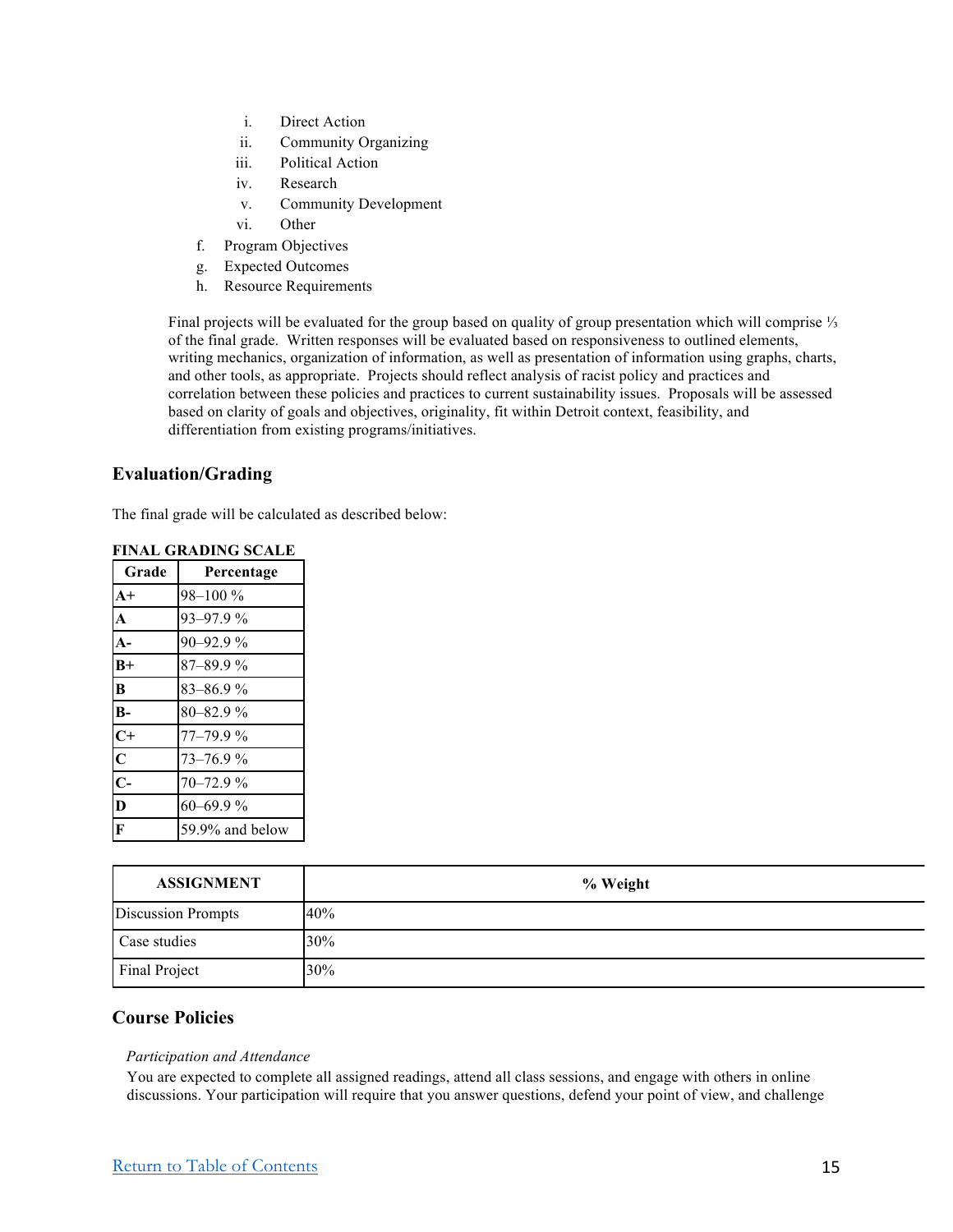the point of view of others. If you need to miss a class for any reason, please discuss the absence with me in advance.

#### *Late work*

Work that is not submitted on the due date noted in the course syllabus without advance notice and permission from the instructor will be graded down  $1/3$  of a grade for every day it is late (e.g., from a B+ to a B).

#### *Citation & Submission*

All written assignments must use APA format, cite sources, and be submitted to the course website (not via email).

## **School Policies**

#### *Copyright Policy*

Please note—Due to copyright restrictions, online access to this material is limited to instructors and students currently registered for this course. Please be advised that by clicking the link to the electronic materials in this course, you have read and accept the following:

The copyright law of the United States (Title 17, United States Code) governs the making of photocopies or other reproductions of copyrighted materials. Under certain conditions specified in the law, libraries and archives are authorized to furnish a photocopy or other reproduction. One of these specified conditions is that the photocopy or reproduction is not to be "used for any purpose other than private study, scholarship, or research." If a user makes a request for, or later uses, a photocopy or reproduction for purposes in excess of "fair use," that user may be liable for copyright infringement.

#### *Academic Integrity*

Columbia University expects its students to act with honesty and propriety at all times and to respect the rights of others. It is fundamental University policy that academic dishonesty in any guise or personal conduct of any sort that disrupts the life of the University or denigrates or endangers members of the University community is unacceptable and will be dealt with severely. It is essential to the academic integrity and vitality of this community that individuals do their own work and properly acknowledge the circumstances, ideas, sources, and assistance upon which that work is based. Academic honesty in class assignments and exams is expected of all students at all times.

SPS holds each member of its community responsible for understanding and abiding by the SPS Academic Integrity and Community Standards posted at http://sps.columbia.edu/student-life-and-alumni-relations/academicintegrity-and-community-standards. You are required to read these standards within the first few days of class. Ignorance of the School's policy concerning academic dishonesty shall not be a defense in any disciplinary proceedings.

#### *Accessibility*

Columbia is committed to providing equal access to qualified students with documented disabilities. A student's disability status and reasonable accommodations are individually determined based upon disability documentation and related information gathered through the intake process. For more information regarding this service, please visit the University's Health Services website: https://health.columbia.edu/services/ods/support. *Class Recordings*

All or portions of the class may be recorded at the discretion of the Instructor to support your learning. At any point, the Instructor has the right to discontinue the recording if it is deemed to be obstructive to the learning process.

If the recording is posted, it is considered confidential and it is not acceptable to share the recording outside the purview of the faculty member and registered class.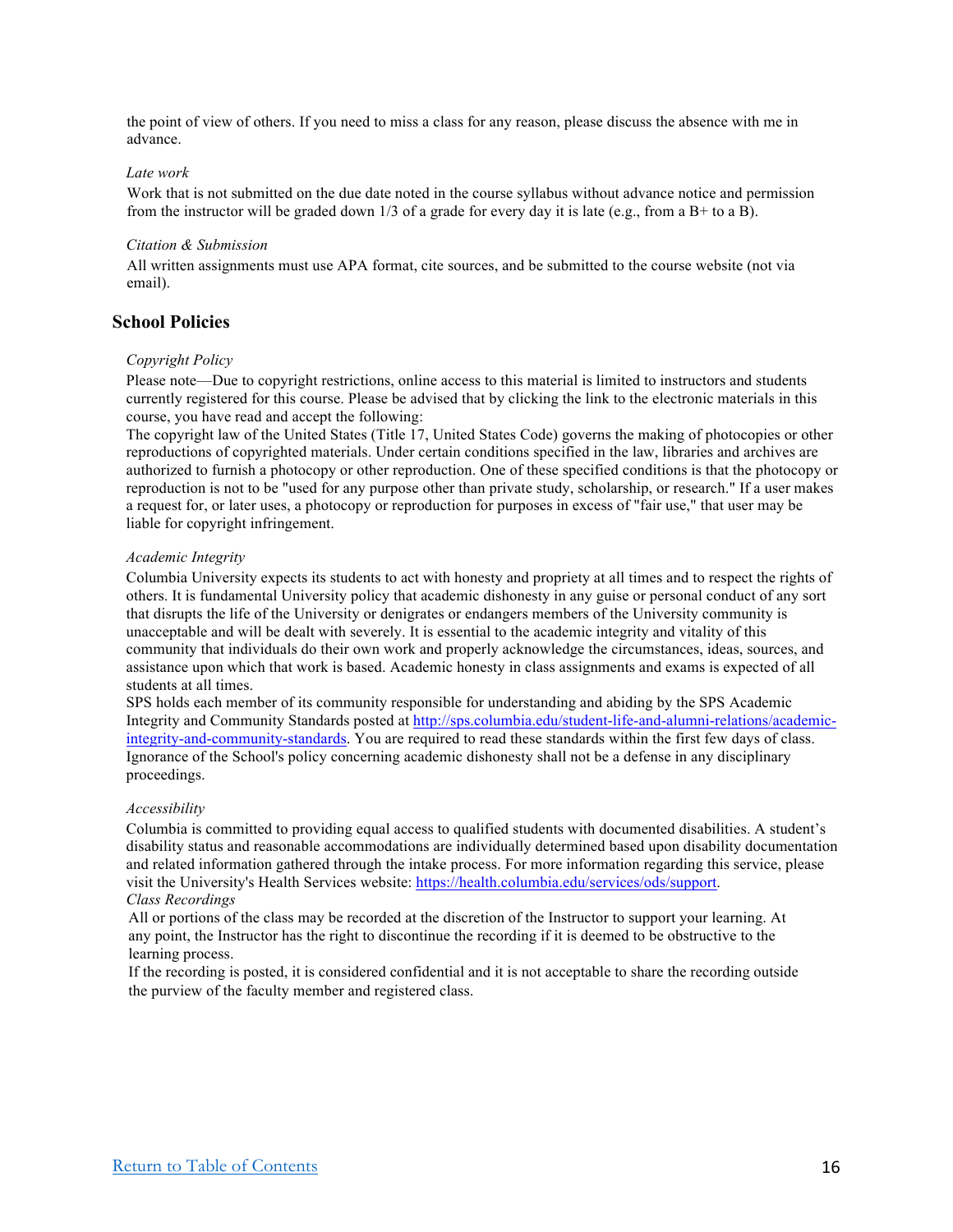## **Course Schedule/Course Calendar**

| <b>Module/Discussion Topics</b>                                                                                  | <b>Readings</b>                                                                                                                                                                                                                                                                                                                                                                                                                                                                                                                                                                                                                                                                                                                                                                                                               | Assignment                                                                                                                                         |
|------------------------------------------------------------------------------------------------------------------|-------------------------------------------------------------------------------------------------------------------------------------------------------------------------------------------------------------------------------------------------------------------------------------------------------------------------------------------------------------------------------------------------------------------------------------------------------------------------------------------------------------------------------------------------------------------------------------------------------------------------------------------------------------------------------------------------------------------------------------------------------------------------------------------------------------------------------|----------------------------------------------------------------------------------------------------------------------------------------------------|
| January 13, 2021<br><b>Module 1: Sustainability</b><br>and Citizenship                                           | Required:<br>Bates, B. T. (2012). Chapters 1-2. In Making of Black<br>Detroit in the age of Henry Ford (pp. 15-67). Chapel<br>Hill, NC: University Of North Carolina Press.<br><b>Suggested Viewing:</b><br>Cassells, H., & Levy, K. (Directors). (2015). A<br>people's history of Detroit [Video file]. Available from<br>www.youtube.com/watch?v=qcAvvr6yYjM<br>Required:<br>Barreto, A. A., & Lozano, K. (2017). Hierarchies of<br>belonging: Intersecting race, ethnicity, and<br>territoriality in the construction of US citizenship.<br>Citizenship Studies, 21(8), 999-1014.<br>doi:10.1080/13621025.2017.1361906<br>Suggested:<br>Carmichael, S., Hamilton, C. V., & Ture, K. (1992).<br>White Power: The Colonial Situation. In Black power:<br>The politics of liberation in America (pp. 2-32).<br>Vintage Books. | <b>Canvas Discussion Prompt</b>                                                                                                                    |
| January 20, 2021<br><b>Module 2: Urban Roots:</b><br>Leaving the Plantation and<br>the Rise of Black Detroit     | Required:<br>Bates, B. T. (2012). Chapters 3-5. In Making of Black<br>Detroit in the age of Henry Ford (pp. 70-144). Chapel<br>Hill, NC: University Of North Carolina Press.                                                                                                                                                                                                                                                                                                                                                                                                                                                                                                                                                                                                                                                  | <b>Canvas Discussion Prompt</b>                                                                                                                    |
| January 27, 2021<br><b>Module 3: Black Resistance</b><br>and Rebellion: Building<br><b>Black Political Power</b> | Required:<br>Darden, J. T., & Thomas, R. W. (2013). Historical<br>causes and consequences of the 1967 civil disorder<br>white racism, Black rebellion, and changing race<br>relations in the post-civil disorder era. In Detroit Race<br>Riots, Racial Conflicts, and Efforts to Bridge the<br>Racial Divide (pp. 1-27). East Lansing, MI: Michigan<br>State University Press.<br>Required:<br>Darden, J. T. (2013). The emergence of Black political<br>power in 1967: Impact of the civil disorders on race<br>relations in metropolitan Detroit. In J. Darden (Ed.),<br>Detroit Race Riots, Racial Conflicts, and Efforts to<br>Bridge the Racial Divide (pp. 93-135). East Lansing:<br>Michigan State University Press.                                                                                                   | Schedule time to meet with<br>group members for the first time.<br>As a group, submit the Final<br>Paper Topic.<br><b>Canvas Discussion Prompt</b> |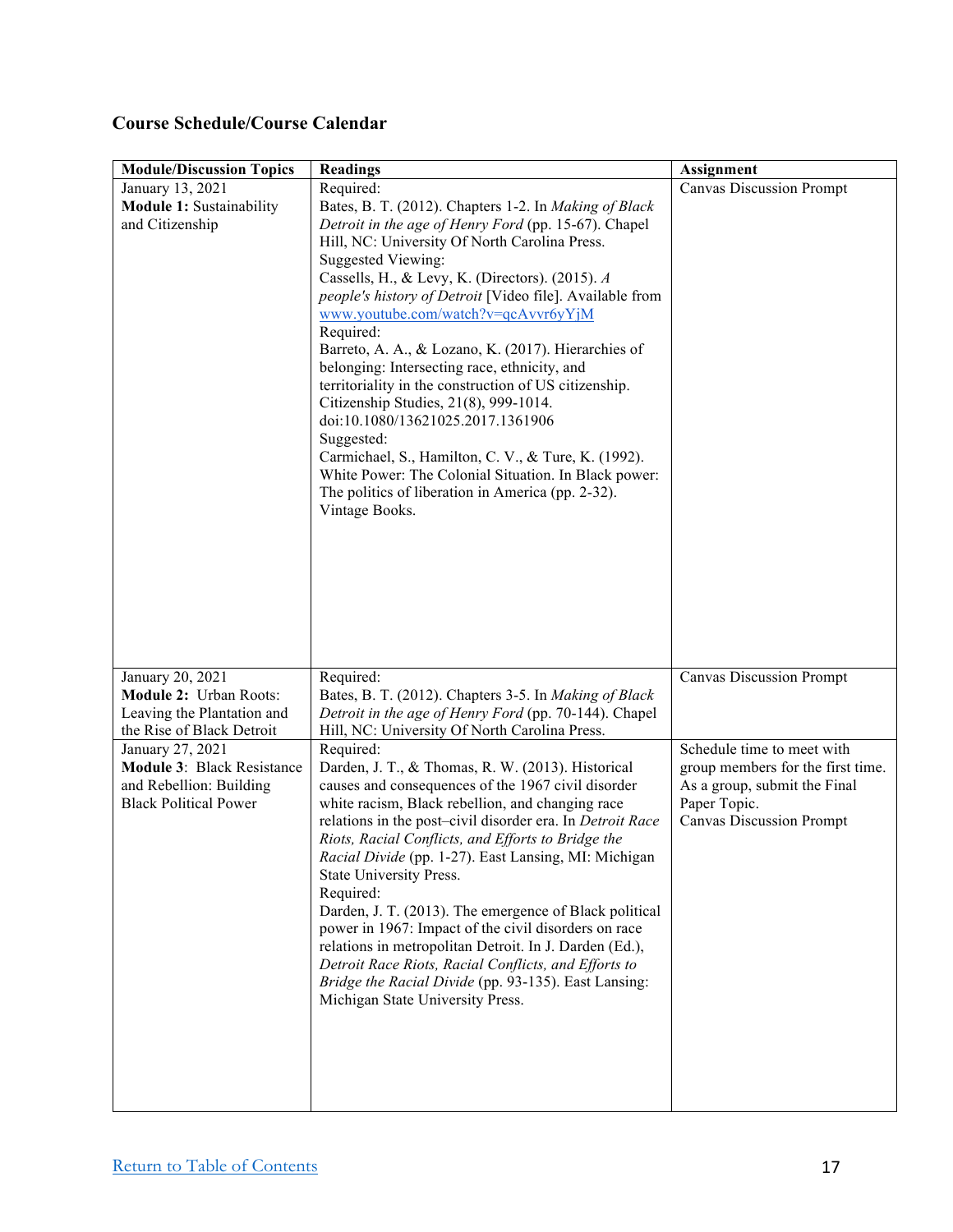| February 3, 2021                                | Required:                                                                                                       | Case Study: Emergency                                |  |  |
|-------------------------------------------------|-----------------------------------------------------------------------------------------------------------------|------------------------------------------------------|--|--|
| <b>Module 4: Dismantling</b>                    | Peck, J., & Whiteside, H. (2016). Financializing                                                                | Management                                           |  |  |
| <b>Black Detroit: Bankruptcy</b>                | Detroit. Economic Geography, 92(3).                                                                             | Continue working on the Final                        |  |  |
| and Emergency<br>Management                     | doi:10.1080/00130095.2015.1116369                                                                               | Project as a group.                                  |  |  |
| February 10, 2021                               | Required:                                                                                                       | <b>Canvas Discussion Prompt</b>                      |  |  |
| Module 5: Wealth                                | Atuahene, B. (2020). Predatory Cities. California Law                                                           |                                                      |  |  |
| Transfers and Land Grabs                        | Review, 108(1), 107-182.                                                                                        | Continue working on the Final                        |  |  |
|                                                 | Suggested:                                                                                                      | Project as a group.                                  |  |  |
|                                                 | O'Grady, S. K. (Director). (2016). Land Grab [Video                                                             |                                                      |  |  |
|                                                 | file]. Atlas Industries. Retrieved from                                                                         |                                                      |  |  |
|                                                 | https://www.amazon.com/Land-Grab-John-                                                                          |                                                      |  |  |
|                                                 | Hantz/dp/B07FYJ77NP                                                                                             |                                                      |  |  |
| February 17, 2021                               |                                                                                                                 | Case Study: Problem Analysis I                       |  |  |
| Module 6: Deconstructing                        | Required:                                                                                                       | - Proposal N                                         |  |  |
| <b>Detroit - Mass Demolitions</b>               |                                                                                                                 | Continue working on the Final                        |  |  |
|                                                 | McDonald, K. (Director). (2014, September 24). How                                                              | Project as a group.                                  |  |  |
|                                                 | Detroit has streamlined its fight against blight [Video]                                                        |                                                      |  |  |
|                                                 | file]. In PBS Newshour. Available from                                                                          |                                                      |  |  |
|                                                 | www.youtube.com/watch?v=43ldAQhjkdY                                                                             |                                                      |  |  |
|                                                 |                                                                                                                 |                                                      |  |  |
|                                                 | Stafford, K., & Tanner, K. (2020). Children were at<br>risk so Detroit promised to halt demolitions. But that   |                                                      |  |  |
|                                                 | didn't happen. Retrieved from                                                                                   |                                                      |  |  |
|                                                 | https://www.freep.com/in-                                                                                       |                                                      |  |  |
|                                                 | depth/news/investigations/2020/10/16/detroit-                                                                   |                                                      |  |  |
|                                                 | demolitions-stopped-neighborhoods-lead/5975230002/                                                              |                                                      |  |  |
|                                                 |                                                                                                                 |                                                      |  |  |
|                                                 | Stafford, K. (2019, November 08). Detroit demolition<br>program mismanaged, riddled with problems, auditor      |                                                      |  |  |
|                                                 | says. Retrieved from                                                                                            |                                                      |  |  |
|                                                 | https://www.freep.com/story/news/local/michigan/detr                                                            |                                                      |  |  |
|                                                 | oit/2019/11/08/detroit-demolition-auditor-general-                                                              |                                                      |  |  |
|                                                 | report/2522761001/                                                                                              |                                                      |  |  |
|                                                 |                                                                                                                 |                                                      |  |  |
| February 24, 2021                               |                                                                                                                 | <b>Canvas Discussion Prompt</b>                      |  |  |
| Module 7: Food Systems                          | Required:                                                                                                       | Continue working on the Final<br>Project as a group. |  |  |
|                                                 | White, M. M. (2011). D-Town Farm: African                                                                       |                                                      |  |  |
|                                                 | American resistance to food insecurity and the                                                                  |                                                      |  |  |
|                                                 | transformation of Detroit. Environmental Practice                                                               |                                                      |  |  |
|                                                 | 13(4), 406-417, doi:10.1017/s1466046611000408.                                                                  |                                                      |  |  |
|                                                 |                                                                                                                 |                                                      |  |  |
|                                                 | Taylor, D. E., and Ard, K. J. (2015). Food availability<br>and the food desert frame in Detroit: An overview of |                                                      |  |  |
|                                                 | the city's food system. Environmental Practice 17(2),                                                           |                                                      |  |  |
|                                                 | 102-133. doi:10.1017/s1466046614000544.                                                                         |                                                      |  |  |
|                                                 |                                                                                                                 |                                                      |  |  |
|                                                 | <b>SPRING BREAK (Academic Holiday).</b>                                                                         |                                                      |  |  |
|                                                 | No Classes.                                                                                                     |                                                      |  |  |
| March 10, 2021<br><b>Module 8: Water Rights</b> |                                                                                                                 | Group Outline for Final Project<br>Due               |  |  |
|                                                 | Required:                                                                                                       |                                                      |  |  |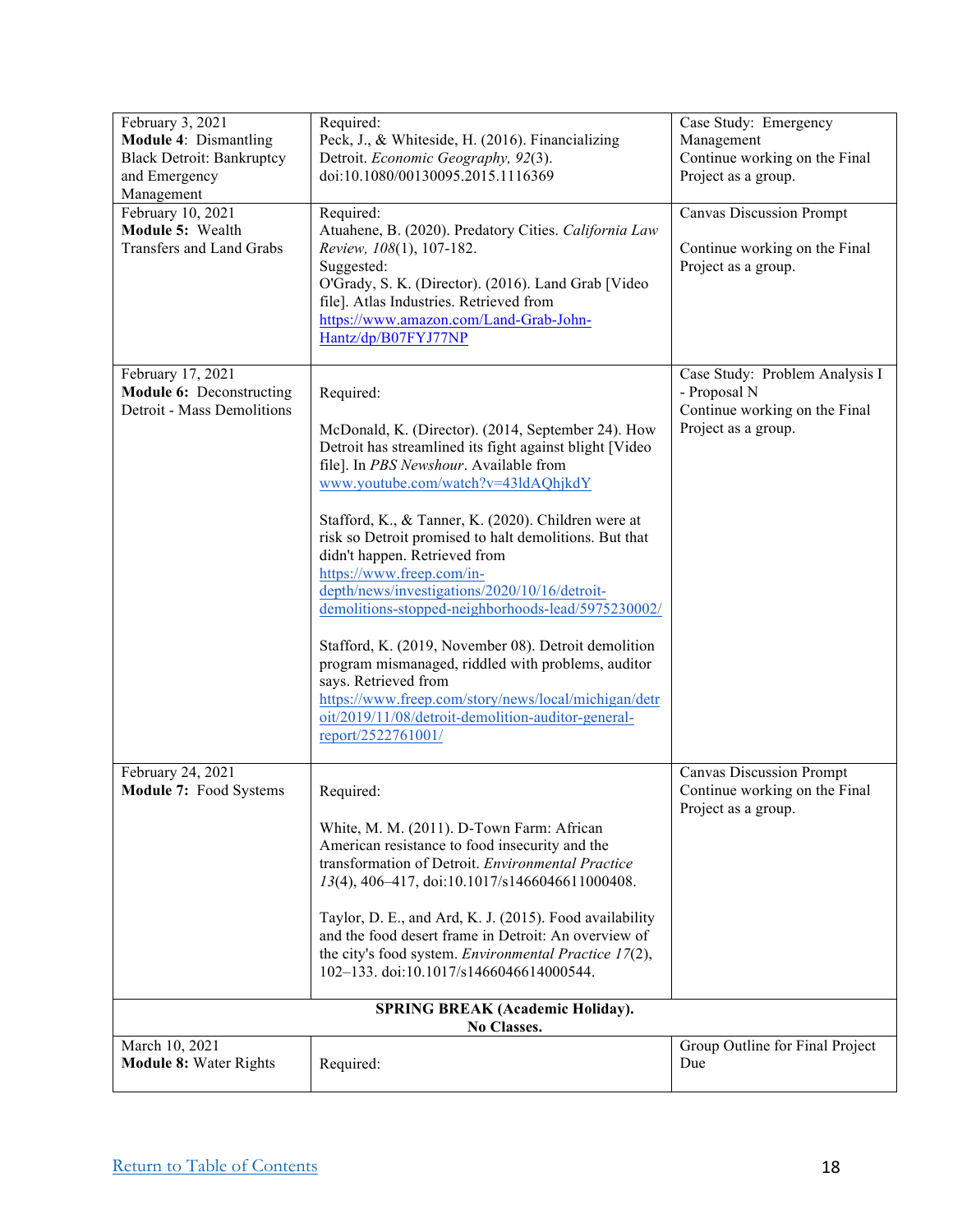|                              | Clark, C. (2020). Race, austerity and water justice in                                              |                                                      |
|------------------------------|-----------------------------------------------------------------------------------------------------|------------------------------------------------------|
|                              | the United States. In F. Sulana & A. Loftus (Eds.)                                                  |                                                      |
|                              | Water politics: Governance, justice, and the right to                                               |                                                      |
|                              | water. Routledge (pp. 175-185).                                                                     |                                                      |
|                              | Suggested:                                                                                          |                                                      |
|                              |                                                                                                     |                                                      |
|                              | Rector, J. J. (2017). Accumulating risk: Environmental                                              |                                                      |
|                              | justice and the history of capitalism in Detroit, 1880-                                             |                                                      |
|                              | 2015. Wayne State University Dissertation, pp. 20-75,<br>305-368                                    |                                                      |
|                              |                                                                                                     |                                                      |
| March 17, 2021               | Poething, E.C., Schilling, J., Goodman L., Bai, B.,                                                 | <b>Canvas Discussion Prompt</b>                      |
| Module 9: Affordable         | Gaster, J. Pendall, R. & Fazilli, S. The Detroit Housing                                            | Continue working on the Final                        |
| Housing                      | Market: Challenges and Innovations for a Path<br>Forward. Urban Institute                           | Project as a group.                                  |
| March 24, 2021               |                                                                                                     | Case Study: FCA Expansion                            |
| Module 10: Air Quality and   | Rector, J. J. (2017). Accumulating risk: Environmental                                              | Continue working on the Final                        |
| Soil Contamination           | justice and the history of capitalism in Detroit, 1880-                                             | Project as a group.                                  |
|                              | 2015. Wayne State University Dissertation                                                           |                                                      |
| March 31 2021                |                                                                                                     | <b>Canvas Discussion Prompt</b>                      |
| Module 11: Green             | Meerow, S., & Newell, J. P. (2016). Spatial planning                                                | Continue working on the Final                        |
| Infrastructure and           | for multifunctional green infrastructure: Growing                                                   | Project as a group.                                  |
| <b>Stormwater Management</b> | resilience in Detroit. Landscape and Urban Planning,<br>$159(29), 62-75,$                           |                                                      |
|                              | doi:10.1016/j.landurbplan.2016.10.005                                                               |                                                      |
|                              |                                                                                                     |                                                      |
| April 7, 2021                |                                                                                                     | <b>Canvas Discussion Prompt</b>                      |
| Module 12: Building Power    | "Making Urban Greening Sustainable." Green<br>Gentrification: Urban Sustainability and the Struggle | Continue working on the Final<br>Project as a group. |
|                              | for Environmental Justice, by Kenneth Alan Gould and                                                |                                                      |
|                              | Tammy L. Lewis, Routledge, 2017, pp. 151-172.                                                       |                                                      |
|                              |                                                                                                     |                                                      |
|                              |                                                                                                     |                                                      |
| April 14, 2021               | Niekerk, A. J. (2020). Inclusive Economic                                                           | Final Project due April 26, 2021,                    |
| Module 13: Sustainable       | Sustainability: SDGs and Global Inequality.                                                         | 11:59 PM ET                                          |
| Social Wellbeing             | Sustainability, 12(13), 5427. doi:10.3390/su12135427                                                |                                                      |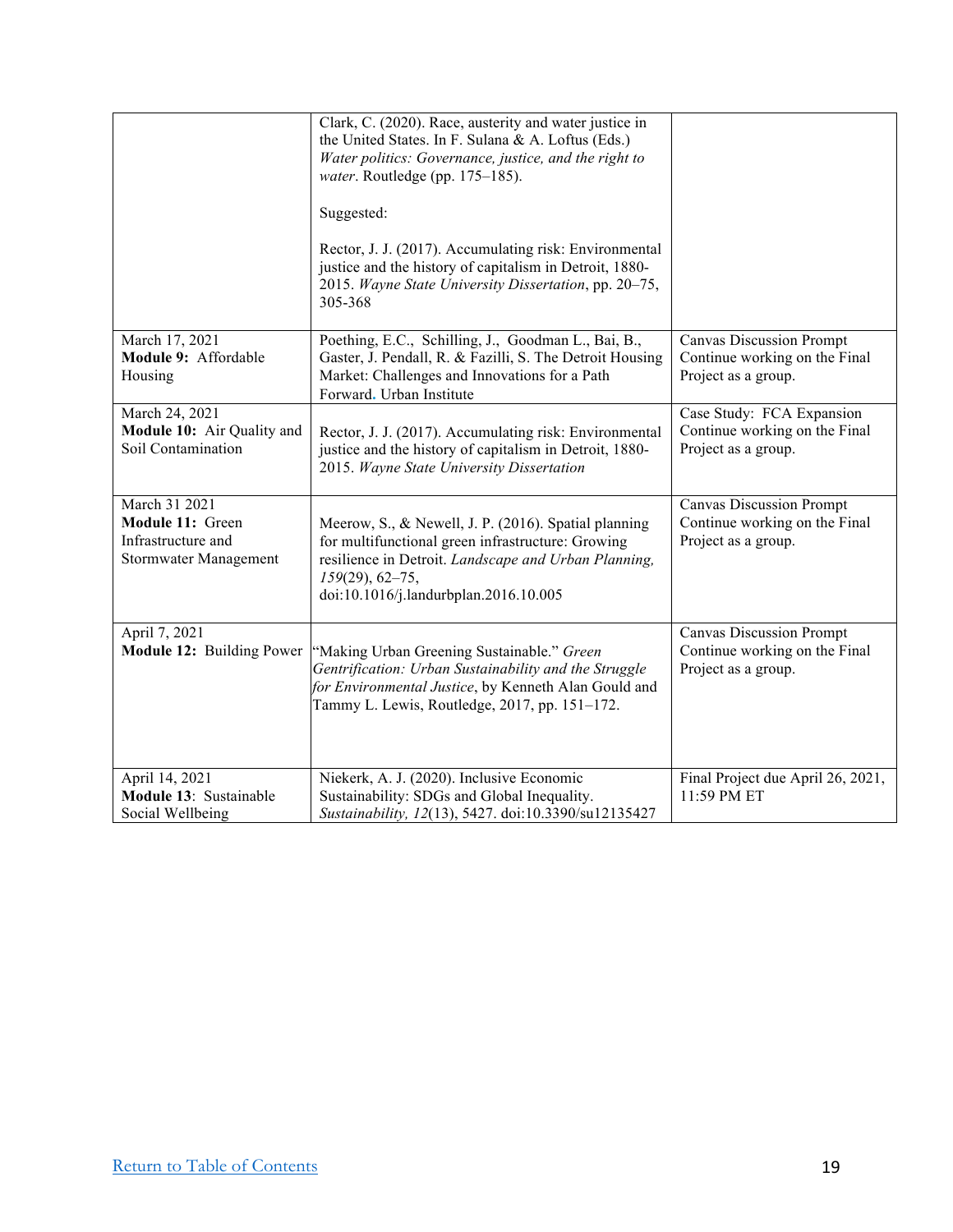# **Communications between Program Director and Students/Alumni**

- Thursday, September 24, 2020: SUMASA shares petition with students and Alumni
- Thursday, September 3, 2020: Letter from Dr. Cohen to Students/Alumni
- Monday, August 31, 2020: Initial Letter from Students to SUMA Director

## **Thursday, September 24, 2020**

*\_\_\_\_\_\_*

Dear SUMA Community,

We are pleased that the SUMA administration has pledged to integrate Diversity, Equity, & Inclusion (DEI) into our program. We've created a petition to maintain pressure on the administration to follow through and ensure our voices as students are heard.

If you support the proposed actions outlined within the petition, including more justicefocused classes, financial aid for underrepresented communities, and regular reporting on DEI initiatives, please demonstrate your commitment by signing our letter.

Sign Petition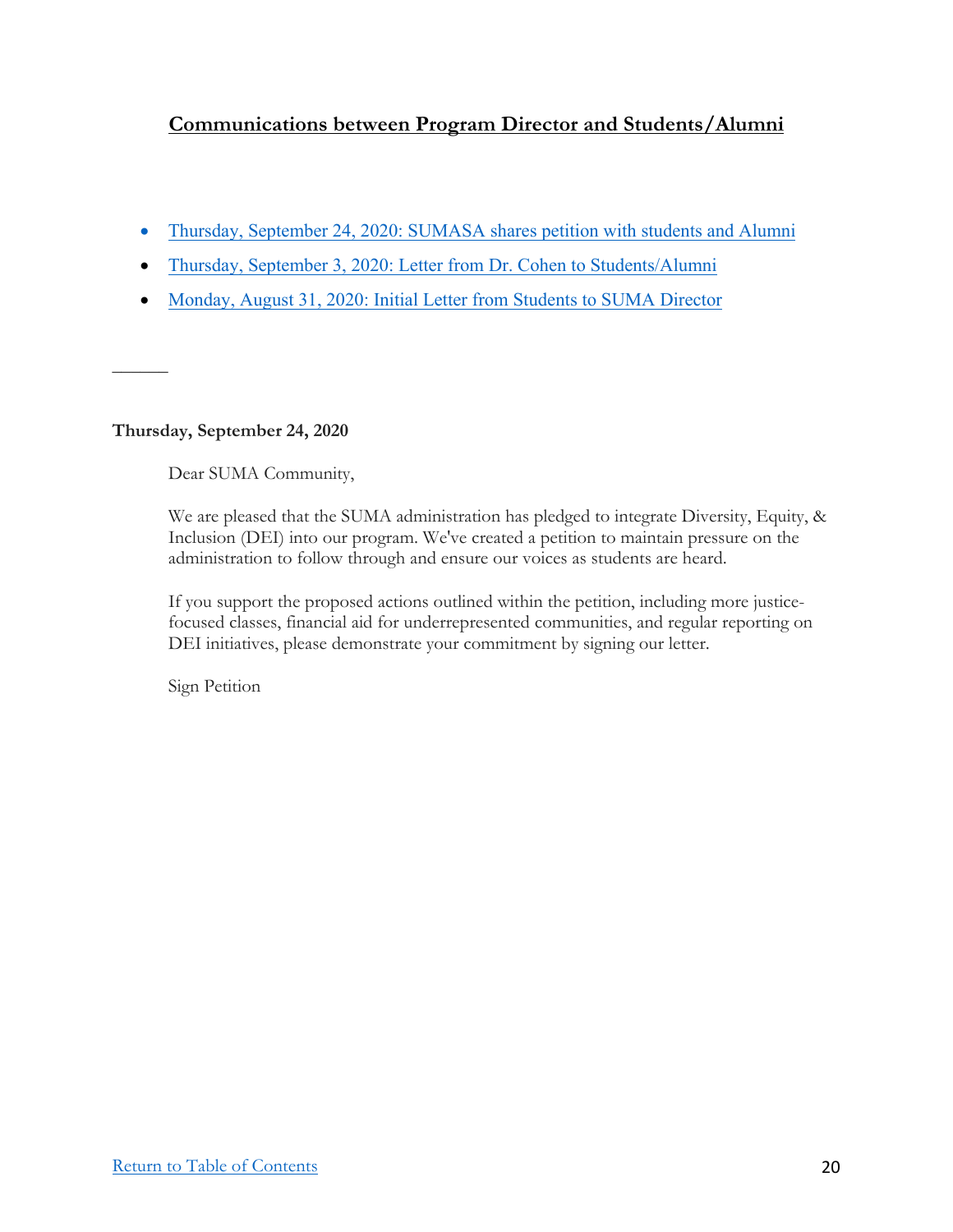## **Thursday, September 3, 2020: Letter from Dr. Cohen to Students**

## Dear SUMA Students:

The M.S. in Sustainability Management program and its co-sponsors - the Earth Institute and the School of Professional Studies – are committed to anti-racism. From the perspective of our program specifically, anti-racism is especially pertinent because equity is bound with sustainability.

Earlier this summer, we began implementing measures to bolster anti-racism in the program, while we consulted with experts about how to sustain and systematize this effort in the long-term. In response to your letter of August 31, 2020 (attached), I would like to address your proposals while also outlining our actions to date and our plans for the academic year. For the purposes of our communications, I will be referring to equity, rather than environmental justice, because the former term is more far-reaching than the latter. In other words, communities may not face any environmental justice issues, but they may still suffer from inequity.

Integration of equity in the SUMA curriculum

- 1. Starting in Fall 2020, all sections of the required Sustainability Management course will address the link between sustainability and equity, as well as teach students the use of tools for advancing equity.
- 2. The Capstone Workshop, which is the only other required course in the program, has historically undertaken projects in which equity concerns have figured prominently, and it will continue to do so. The Capstone and Sustainability Management comprise two of the three Integrative Courses in Sustainability Management.
- 3. The Ethics for Sustainability Managers course will be revised to better address equity.
- 4. A new elective course on sustainability and equity is planned for Spring 2021 under Area of Study 4.
- 5. SUMA faculty will discuss the integration of equity in their courses at an upcoming meeting later in the semester.
- 6. Our program attracts talented students in great part because of its flexible curriculum, which allows students to choose the courses that meet their career goals. Requiring additional courses would alter its nature, making it less attractive to the types of students for which it was designed. Our goal is to ensure that as many as our courses as possible address these critical issues, rather than to add a required course.

Co-curricular programming on equity and sustainability

- 1. New co-curricular programs about equity and sustainability supplement the curriculum, giving students the opportunity to learn outside the classroom. A workshop on community resilience and racism took place in July, led by Donna Givens, President and CEO of the Eastside Community Network, an organization based in Detroit.
- 2. A conversation about equity in Baltimore and its ramifications for sustainability is scheduled for September 19, 2020.
- 3. A skills seminar about climate justice and leadership, which will be led by staff from WEACT, an environmental justice organization based in New York City, will take place in October.

Diversity and inclusion of students, faculty, and staff.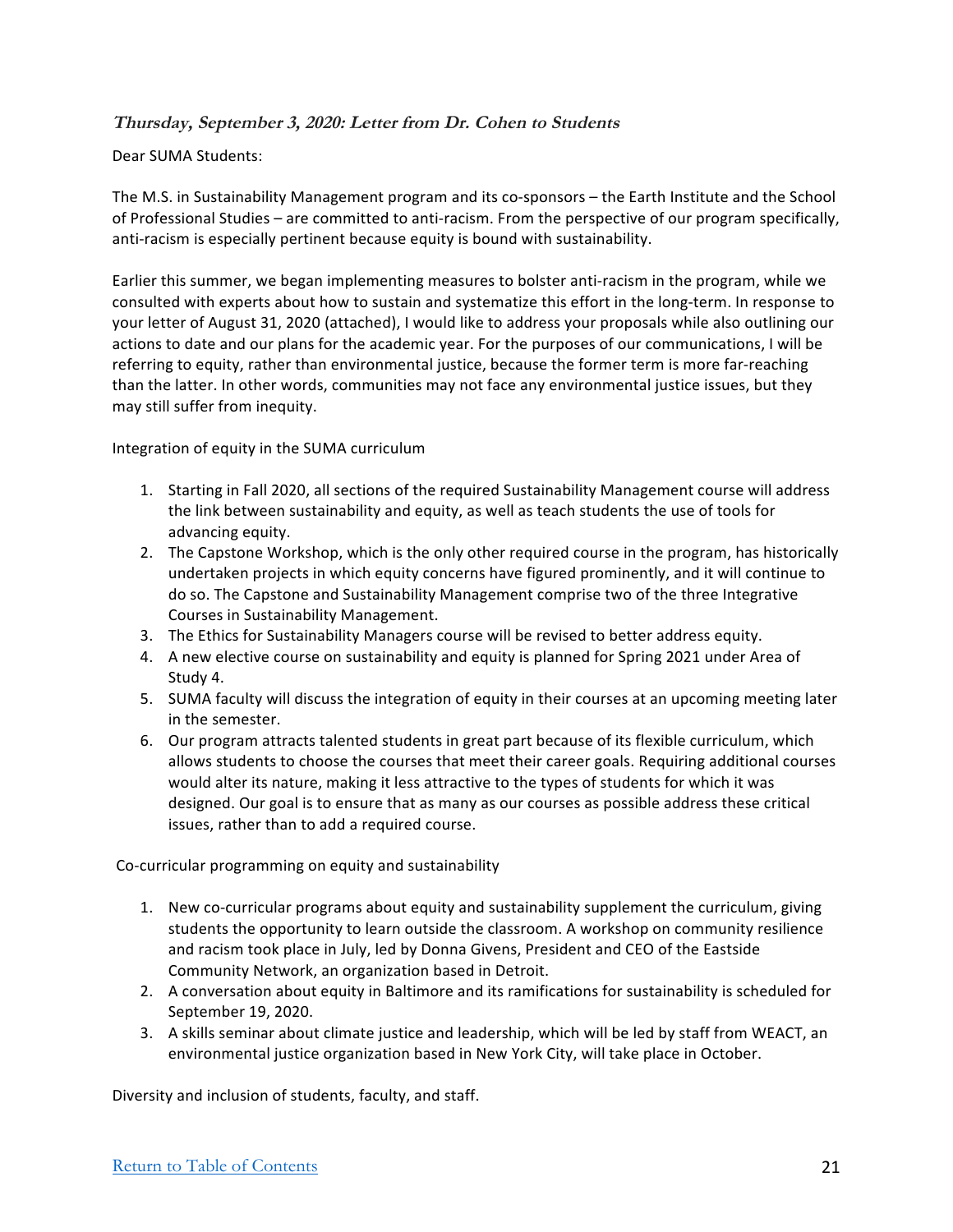- 1. This summer, we consulted Earth Institute colleagues and others, with expertise in diversity, equity, and inclusion, and concluded that a thorough audit of our program was needed. The purpose of the audit will be to assess what our program has done to address racism and to enhance diversity, equity, and inclusion. The findings will set a baseline against which we will gauge progress, and it will generate recommendations for systematic improvement. Next, we will select a consultancy with experience and expertise in auditing of this kind to undertake the project, which will represent a significant undertaking that will require time and money. A committee that comprises students, alumni, faculty, and staff will oversee the audit and provide accountability for the implementation of recommendations. The committee will also decide on ways to communicate with students and alumni on this work.
- 2. While the audit gets underway, the program is taking steps to improve the diversity of its student body through improved recruitment. The program recruits students in-person at graduate fairs, college campuses, and occasionally at other venues, such as sustainability conferences and employers' offices. In addition, it recruits online through advertising, social media, and email. As part of this outreach, the program is planning to better engage Historically Black Colleges and Universities and Minority Serving Institutions by making presentations to students at these institutions. The program has also added criteria to its online advertising on LinkedIn to better reach prospective BIPOC students, and it is exploring ways to do something similar on Google.
- 3. In 2019, the Earth Institute represented the program participated in the Seventh Annual HBCU Climate Change Conference, which was sponsored by the Deep South Center for Environmental Justice. The Earth Institute will be unable to participate in this year's conference because of the COVID-19 pandemic, but will return to this event when public health conditions allow it. I would like to invite you to provide us additional information about conferences and related events that you would like to see the program engage in.
- 4. Students will also be invited to join other Earth Institute students in discussions of anti-racism, which will take place several times in the fall and spring semesters. Kuheli Dutt, Assistant Director for Academic Affairs and Diversity, Lamont-Doherty Earth Observatory, will lead the discussions.
- 5. We will consider your recommendation to include need in awarding fellowships. Moreover, the program is now eligible to participate in a scholarship program directed at recent graduates of HBCUs.

We will be in touch with you again shortly as we form the new committee and seek nominations for the student representatives. I am grateful for your efforts to bring additional focus on issues of anti-racism, equity and environmental justice and to do so in a constructive way that engages our entire community. I will do everything I can to support this effort as we move forward, together.

Best Regards,

Steve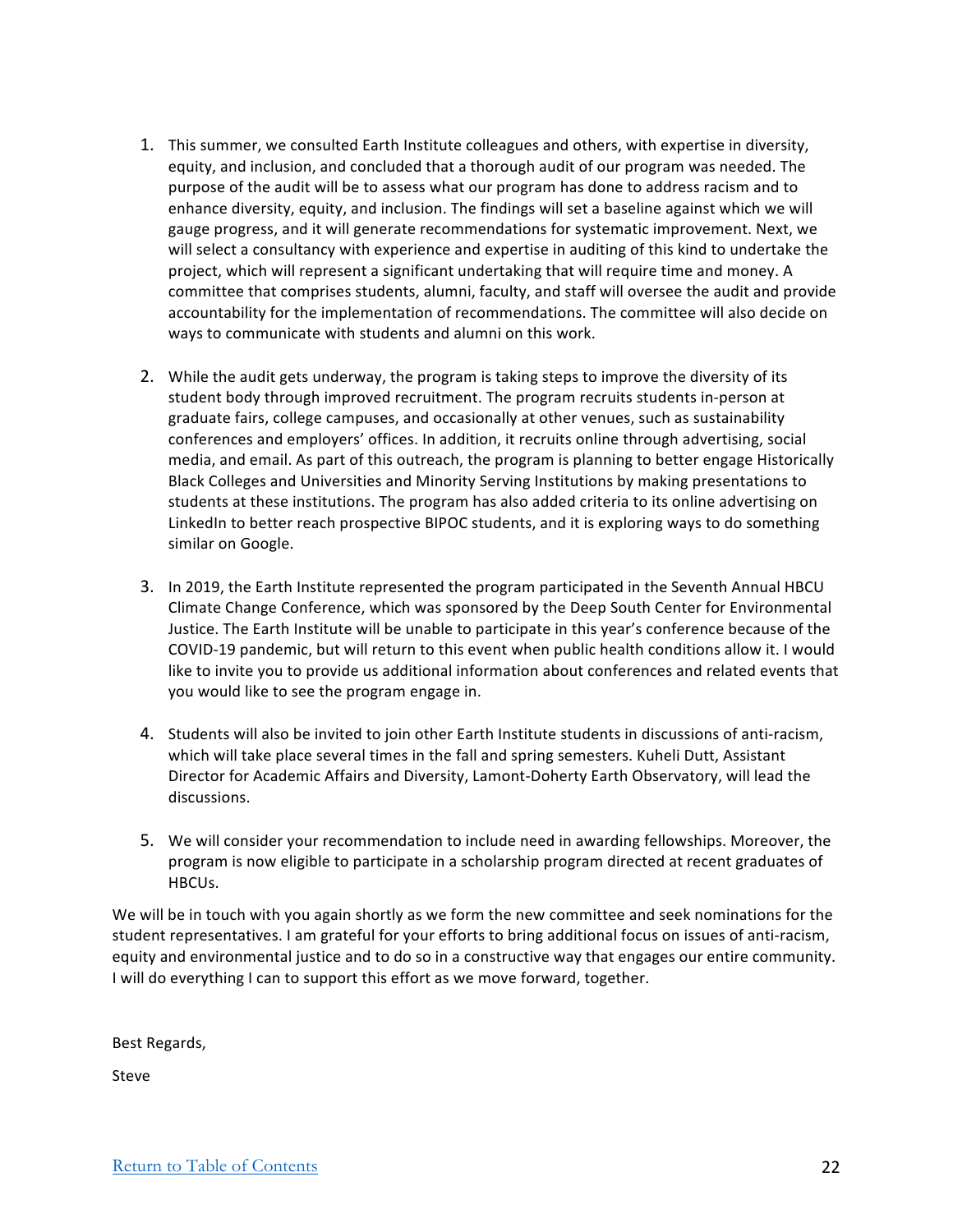August 31, 2020

Dear Dr. Steve Cohen and the SUMA Administration,

We write to you **as members of the SUMA student body** proud of our program's knowledge, networks, and resources but disappointed by our program's perpetuation of systemic racism. We are writing to express how each of us has learned, witnessed, or experienced the effects of environmental racism and institutional injustice, as well as **offer tangible solutions to enact the positive growth we wish to see in a program we love.**

It is troubling to stand with one of the world's most prestigious universities when our program's faculty and student body is not representative of the global majority—Black, Indigenous, People of Color (BIPOC) represent over 80% of the world's population. However, according to Data USA, Columbia's combined undergraduate and graduate student enrollment only consists of 7.76% Latinx, 5.22% Black or African American, and less than .2% Indigenous and Native peoples.

In light of egregious disparities in health outcomes, displacement and migration, pollution exposure for Black, Indigenous, and People of Color in regards to decisions made by sustainability professionals, our program must prepare students on how to discuss the nuances of sustainability issues and manage with equity and inclusion. Without these insights, we cannot call our program one of the best graduate-level sustainability programs in the world.

As sustainability practitioners, we need to know how to address and promote social, environmental, and economic sustainability in our work and our communities. We enrolled in SUMA in order to learn how to contextualize, study, and research which voices to trust, which companies to work for, how to engage with stakeholders, how to manage teams, and make lasting connections with fellow students and faculty. The SUMA program's omission of vital environmental justice topics in all course curricula, as well as the exclusion and lack of support for BIPOC students and faculty, contributes to lasting environmental injustices and other social inequalities.

There are too few classes at SUMA that are dedicated to the intersection of race, gender, and management — more classes are dedicated to topics such as corporate finance or supply chain operations without mention of intersectional impacts within those fields of study. **Our program champions itself as a global leader in Sustainability Management, yet, does not thoroughly or thoughtfully teach us how to address the social context of our actions** — an essential component that unifies the three pillars of sustainability. These missing links in our education limit how successful and beneficial our work will be as we enter the workforce as sustainability professionals. Most importantly, by learning how to engage with the environment without a complex understanding of the social context of our actions, we become reinforcers of a violent and broken social order that harms BIPOC communities most acutely.

**We must invest more formal attention to the structures in place that put BIPOC communities most at risk for environmental degradation.** Said communities often lack the resources, or political power to address the environmental conditions that negatively affect them. This is where we, as sustainability managers, can rise.

Our academic community must create environments where BIPOC can thrive both as members of the student body and faculty. We must ask ourselves: Are the sustainability solutions our program praises aimed to benefit these vulnerable populations, for example, our neighboring Northern Manhattan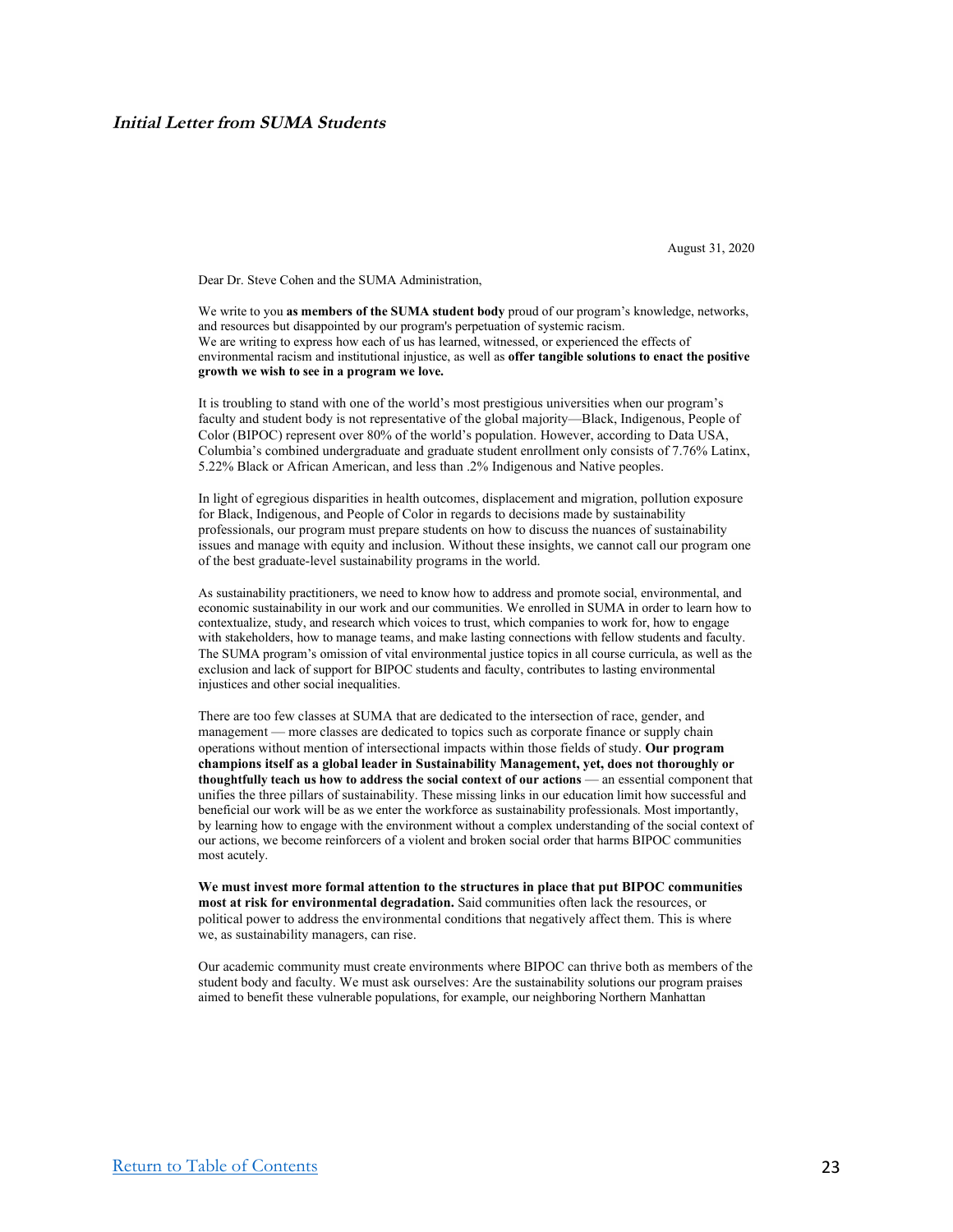communities only steps away from our campus' iron gates? Do we recognize Black, Indigenous, Persons of Color as champions in our interdisciplinary fields of work? Are we only hiring BIPOC faculty to solely teach racial justice-related courses?

This letter introduces our concerns. This is important to us and we join other Columbia students, faculty, and staff who share these concerns.

**We seek your advice.** We come to you with the belief that you can advance our program so that it will support both our and future students' growth as sustainability professionals, wherein justice and social equity are an inseparable tenet of practice. We do love our program—we love the opportunities and skills it provides us, and the friends that we have made and continue to encounter. However, students recognize that our coursework and academic community are inequitable and Western-biased. The SUMA program must rise to the occasion to do better for Black, Indigenous, People of Color, for our students, for our faculty, for our greater environmental community and for the future.

We want to be a part of an organization that enables us to simultaneously lead, collaborate and work through the difficult sustainability challenges that lie ahead—a program that provides a just transition to regenerate our economies, landscapes, communities, and protect biodiversity without extinction nor marginalization.

**Below this letter we offer tangible ideas, action items, and solutions that we have formed collaboratively as SUMA students and MPA-ESP students.** In addition, we have combined research and data, including quotes from students, and comparisons to other programs, and strategies in an appendix that we are more than willing to share with you. These offerings come from a sincere desire to see change and provide a method to track, measure, and manage progress in advancing our program.

Because **we value inclusivity as a core tenet of our practice**, the ideas and solutions we arrived at below are a product of an intentional and persistent commitment to each other. So far, we have organized a roundtable with fellow SUMA students, conducted an online survey where students submitted responses, reflections, and ideas, and hosted weekly meetings and workshops throughout the summer with both current students and alumni. **We have built an active community committed to seeing these ideas come to fruition for the benefit of the M.S. in Sustainability Management program, and of the wider Columbia University community.**

In solidarity with the MPA-ESP program, We demand:

- **1. Integrate Environmental Justice (EJ) into the SUMA Program**
	- a. A clear plan by the end of Fall 2020 to **update the degree requirements** in the 2021-2022 academic year
		- i. Require **one** environmental justice course or component for Section 4: The Public Policy Environment of Sustainability Management
		- ii. All Section 1: Integrative Courses in Sustainability Management courses must have an EJ component
	- b. Integrate Climate Justice & Environmental Justice into SUMA Curricula
		- i. See Appendix A to evaluate faculty syllabus on how they can better **integrate EJ and other equity components into their syllabus** and discussions.
	- c. Add at least two additional classes in the 2021-2022 academic year that are explicitly SUMA social-equity focused courses (E.g. environmental justice, climate justice)